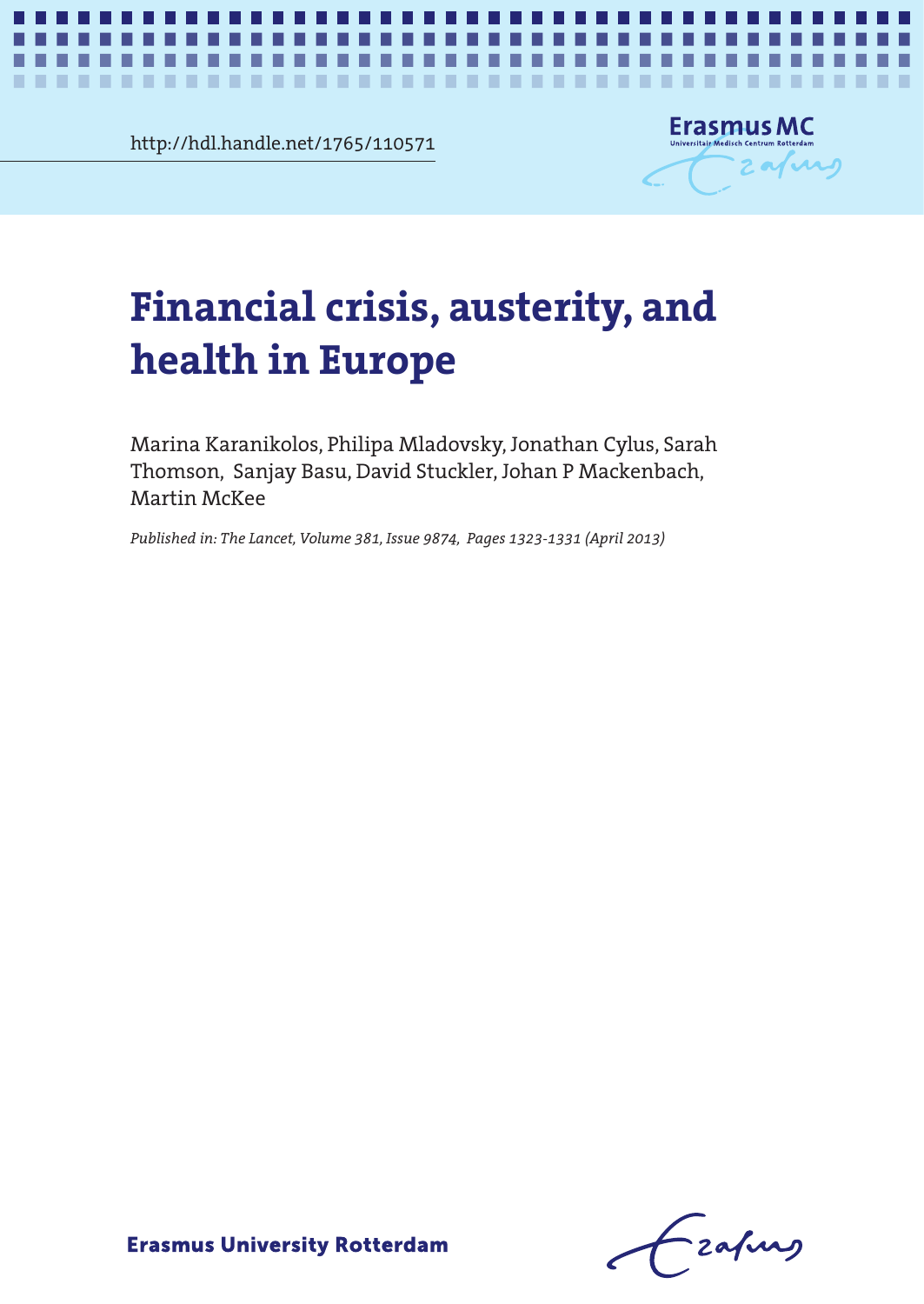## **Summary**

The financial crisis in Europe has posed major threats and opportunities to health. We trace the origins of the economic crisis in Europe and the responses of governments, examine the effect on health systems, and review the effects of previous economic downturns on health to predict the likely consequences for the present. We then compare our predictions with available evidence for the effects of the crisis on health. Whereas immediate rises in suicides and falls in road traffic deaths were anticipated, other consequences, such as HIV outbreaks, were not, and are better understood as products of state retrenchment. Greece, Spain, and Portugal adopted strict fiscal austerity; their economies continue to recede and strain on their health-care systems is growing. Suicides and outbreaks of infectious diseases are becoming more common in these countries, and budget cuts have restricted access to health care. By contrast, Iceland rejected austerity through a popular vote, and the financial crisis seems to have had few or no discernible effects on health. Although there are many potentially confounding differences between countries, our analysis suggests that, although recessions pose risks to health, the interaction of fiscal austerity with economic shocks and weak social protection is what ultimately seems to escalate health and social crises in Europe. Policy decisions about how to respond to economic crises have pronounced and unintended effects on public health, yet public health voices have remained largely silent during the economic crisis.

## **Key messages**

- The public health effects of the economic crisis are already visible, particularly in the countries most affected by recession; however, Iceland has so far avoided negative health effects
- • Strong social protection mechanisms (both formal and informal) can mitigate some negative effects of recession on health, such as increasing suicides
- Austerity measures can exacerbate the short-term public health effect of economic crises—eg, through cost-cutting or increased cost-sharing in health care, which reduce access and shift the financial burden to households
- Policy responses to a similar set of economic shocks varied between countries and have led to differing health outcomes, creating potential for future research about how economic changes affect health, policy responses that can mitigate risks, and why some societies are more resilient than others
- Economic crises and their countermeasures have pronounced and unintended effects on public health, yet public health experts have remained largely silent during this crisis.

frafing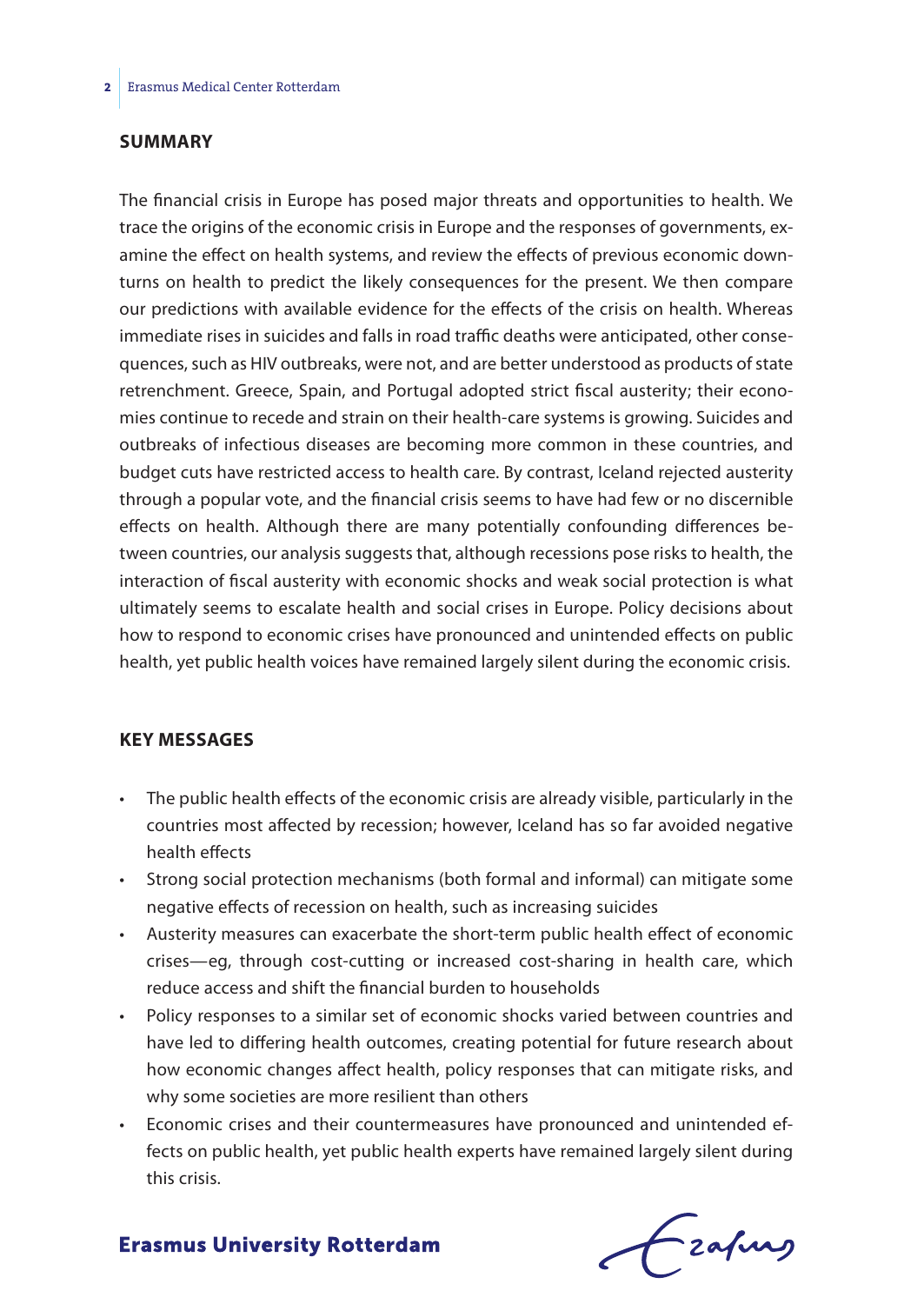## **Introduction**

The economic crisis that has engulfed Europe since 2008 has raised concerns about the health of ordinary people. Despite more than 100 years of research about the effects of economic turbulence on health, the relation between the two is not yet fully understood. We briefly review the origins of the financial crisis and examine what European countries have done in terms of health policy to respond, with a focus on changes to health systems. In the absence of comprehensive data for health during this crisis, we postulate what might be expected to occur on the basis of previous experiences, and review what has actually happened (as far as can be ascertained). We conclude with recommendations for the development of epidemiology of resilience[1] —i.e., understanding how people, households, communities, and entire societies cope with difficult economic circumstances and shocks, and how public health policy can improve health outcomes in this context.

## **Causes of the financial crisis**

The financial crisis was avoidable. The US Government's Financial Crisis Inquiry Commission[2] is the most exhaustive analysis of the economic downturn. It focused on events in the USA, but these events are widely agreed to have triggered the crisis in Europe; however, specific problems in European countries exacerbated the situation. The Financial Crisis Inquiry Commission concluded that the crisis was caused by an overabundance of investments in mortgage-backed securities based on valuations of high-risk mortgages that were poorly (sometimes fraudulently) administered. In a chain reaction, a rise in interest rates led to borrower defaults, which led to bank defaults and a crash in the housing and stock markets (Panel 1). By the beginning of 2008, nearly 9 million US home owners owed more than the value of their property[3]. More and more home owners defaulted on their loans, and the value of mortgage-backed securities plummeted[4]. Because many mortgage-backed securities were sold in Europe, the turmoil in the US housing sector quickly spread to European banks. Countries such as Ireland, Spain, and Italy, which had developed so-called property bubbles that were similarly fuelled by artificially low interest rates (partly because of Eurozone membership), were among the worst affected, as demand for housing contemporaneously fell and banks subsequently collapsed.

Frahing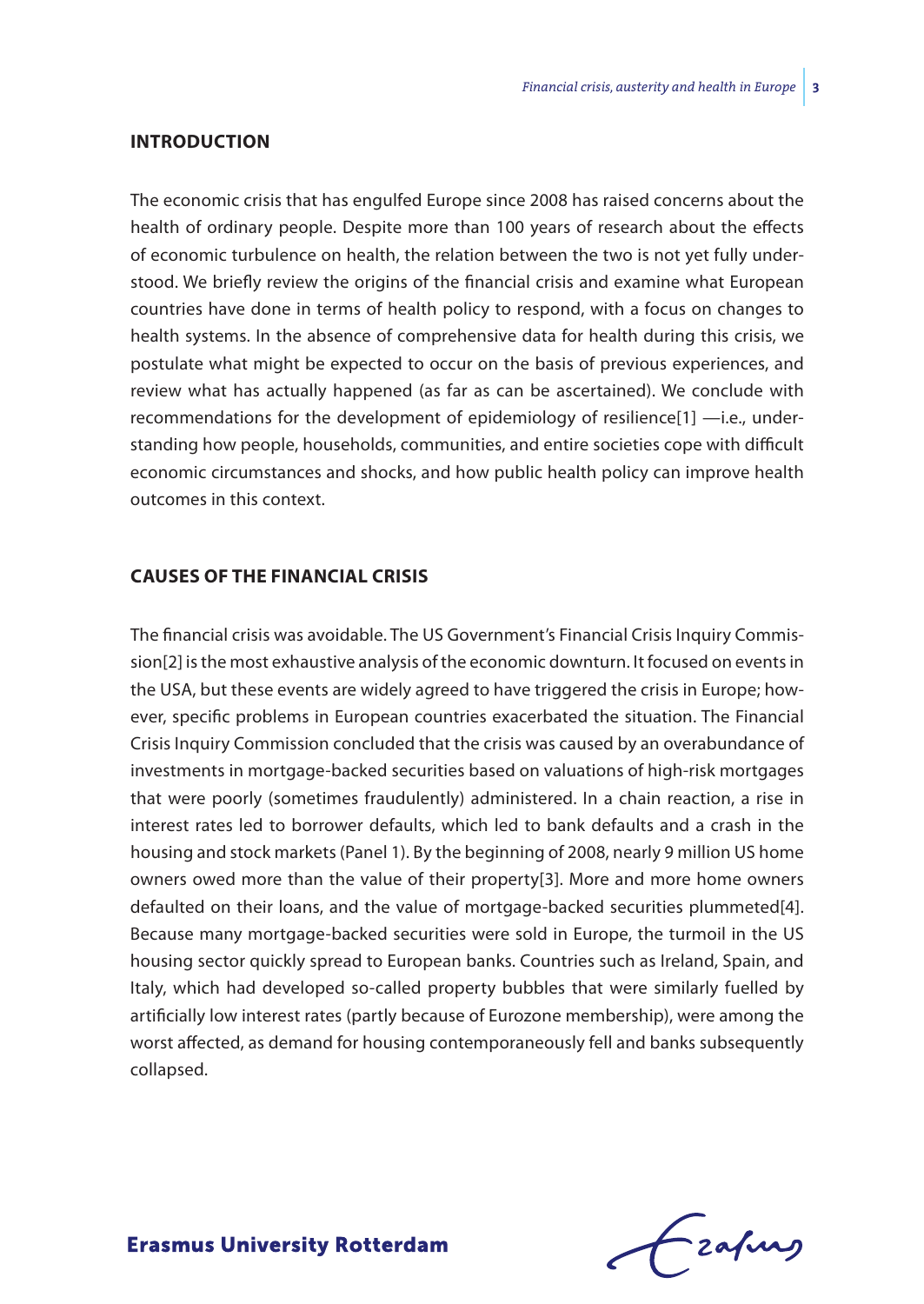#### **Panel 1** Causes of the financial crisis—verdict in the USA

- Widespread failures in financial regulation and supervision proved devastating to the stability of financial markets
- Substantial failures of corporate governance and risk management at many systemically important financial institutions
- A combination of excessive borrowing, risky investments, and little transparency
- The US Government was ill prepared, and its inconsistent response added to uncertainty and panic in the financial markets
- A systemic breakdown in accountability and ethics
- Collapse of the mortgage-lending standards and the mortgage securitisation pipeline
- Over-the-counter derivatives contributed substantially
- Failures of credit rating agencies

Source: US Financial Crisis Inquiry Commission [2].

These financial crises soon led to economic crises. In 2009, gross domestic product (GDP) fell in real terms in all countries of the European Union (EU) except Poland; the mean decrease was 4.3%, but losses ranged from 1.9% in Cyprus to 17.7% in Latvia[5]. Between 2007 and 2010, unemployment increased substantially and rapidly—eg, by 3% in Portugal, Slovakia, and Bulgaria, 4% in Denmark, Hungary, and Greece, 5% in Iceland, 9% in Ireland, 12% in Spain and Estonia, 13% in Latvia, and 14% in Lithuania[5].

#### **Panel 2** Approaches taken by the troika in Greece

In Greece, the troika's main target is to achieve a surplus of 4.5% of gross domestic product (GDP) in the next 3 years. Specifically, in 2012, Greece has to implement spending cuts of 1.5% of GDP, equivalent to €3.3 billion. Additional savings of 5.5% of GDP need to be made in 2013–14 [6].

The austerity plan includes major reforms in the public sector workforce, with a reduction of 150 000 jobs between 2011 and 2015, 15 000 job losses in 2012, and employment freezes. Minimum wages have been cut by more than 20%. Greece's social sector accounts for a large share of government spending, and thus a bulk of austerity measures will be implemented in this sector. Reductions in social transfers are hoped to save around 4% of GDP, and will mainly be achieved through cuts to pensions and social benefits and elimination of social support programmes.

Despite health being deemed a matter of internal governance, the troika has demanded that public spending on health should not exceed 6% of GDP, setting a precedent for the European Union on acquisition of control over national health systems in individual countries[7]. The savings will mainly come from reduced public spending on drugs, decreases in workforce, and changes to purchasing of health services. The aim was to achieve substantial cost savings compared with 2010 by the end of 2012, including a 25% reduction in spending on medical services and goods through price-volume agreements, 50% reduction in administrative personnel at the central social security fund and 25% reduction in doctors contracted by the fund, 30% reduction in costs of services outsourced to private providers, 15% reduction in hospital costs, and 25% reduction in physicians'wages and fees[8].

The restructuring of the public hospital sector in 2011 to generate further savings and efficiency gains included elimination or merging of 370 specialist units, reduction in public hospital beds from 35 000 to 33 000 (and a further 500 beds were designated for priority use by private patients), a freeze on hiring new physicians, and permission for private doctors contracted with the insurance fund to work in public hospitals once weekly[8].

Falling tax revenues and increased spending (especially on bank bailouts but to some extent on the costs of unemployment) in affected countries increased government deficits. Some countries adopted austerity policies, and made large cuts to public expenditure. Austerity policies, including large-scale cuts and public sector reforms, were imposed as a pre-condition by the so-called troika (ie, the International Monetary Fund, European Commission, and European Central Bank) for financial rescue packages, in countries that needed such bailouts—ie, Greece, Ireland, and Portugal.

frafing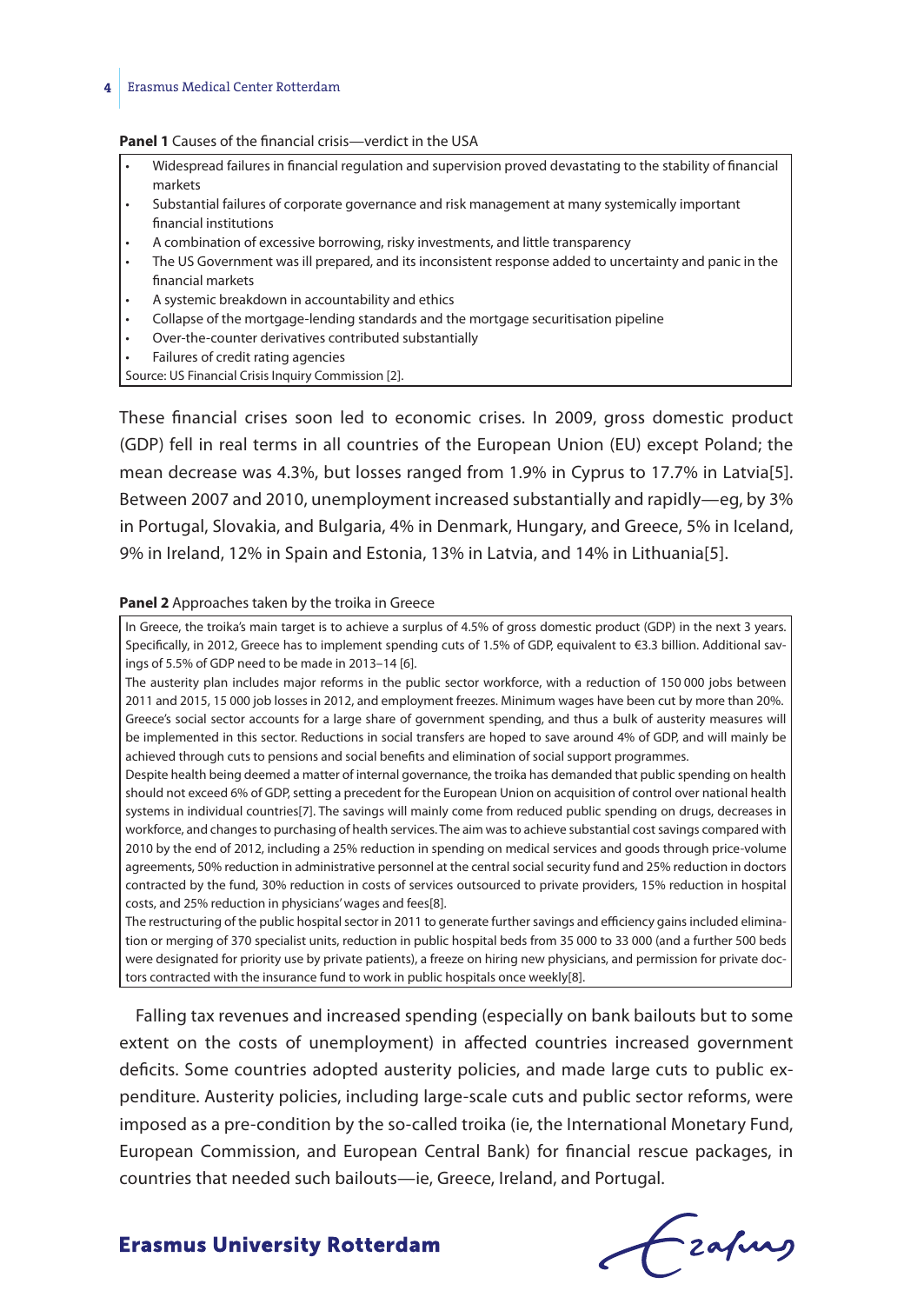The austerity policies pursued have been extremely controversial (Panel 2), and the International Monetary Fund's most recent World Economic Outlook report[9] showed that austerity has affected economic growth much more adversely than previously believed, leading to calls for relaxation of these policies. Notably, countries that opted for fiscal stimulus (eg, Germany) have recovered more quickly—a finding interpreted by many commentators as evidence for an alternative to austerity (Figure 1)[10].



**Figure 1.** Changes to GDPs in selected countries, 2008–12

GDP in Q1, 2008=100%; GDP=gross domestic product. Q=quarter. Source: Organisation for Economic Co-operation and Development database[11]

## **Effects on health systems**

Much work has been done to establish how health outcomes might be affected by economic crises, but little previous research has assessed what might happen to health systems[12]. Thus, theory-based testable hypotheses should be developed for comparison with empirical data. When confronted by a fiscal crisis, policy makers might face pressure to maintain, decrease, or increase public expenditure on health (and could also reallocate funds within the health system)[13]. Changes to public expenditure on health can implicate several policy instruments (or combinations thereof) aimed at affecting the provision of publicly financed care.

In a study[13] of responses of health systems to the global financial crisis (as of March or April, 2011), a questionnaire was sent to health policy experts (most of whom were based in universities, WHO country offices, and other non-governmental organisations) in all WHO member states in the European region to gather information about policy

Frafing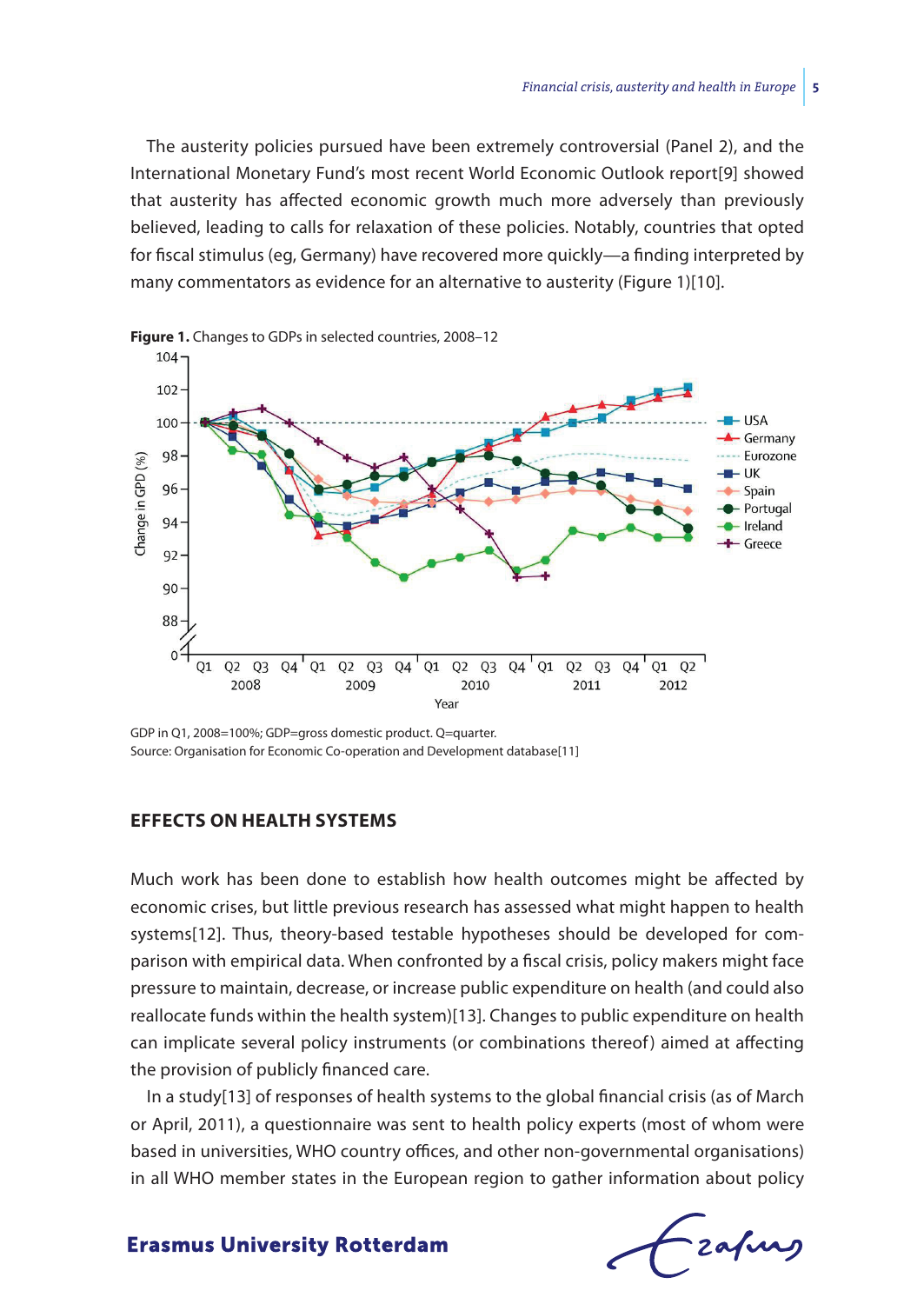responses—ie, those introduced directly, partially, or possibly in response to the crisis. These data were analysed and verified, and showed that countries in Europe had responded to the financial crisis in various ways. Within the EU, some countries (eg, the Czech Republic, Estonia, Italy, Lithuania, Slovakia) were better prepared than others because of fiscal measures adopted before the crisis. These countries were able to draw on countercyclical policies, such as holding of financial reserves earmarked for health or linking of government contributions for economically inactive groups to earnings in previous years[14]. In other countries, health budgets were protected (Belgium, Denmark) or frozen (the UK, although actual expenditure did decrease, contrary to government assertions), whereas other sectors experienced cuts[13].

Some countries used the crisis to cut costs, particularly in the hospital and pharmaceutical sectors. For example, the governments of Austria, Latvia, Poland, and Slovenia strengthened their position in price negotiations with pharmaceutical companies, and those of Denmark, Greece, Latvia, Portugal, and Slovenia sped up the restructuring of their hospital sectors[13]. Some countries reduced (eg, Cyprus, Greece, Ireland, Lithuania, Portugal, Romania) or froze (eg, England, Slovenia) the salaries of health professionals, or reduced the rate of salary increase (eg, Denmark)[13]. These policies could exacerbate wage imbalances between (depending on the relative change in wages in net immigration countries compared with that in net emigration countries) or within (if health-sector wages fall at a different rate from private-sector wages) countries, which could increase health-worker brain drain.

Initially no major changes were made to the scope (ie, statutory benefits package and services provided to the population that are covered by the state) or the breadth (ie, the population covered by the state) of health coverage, although some reductions were made (usually minor). Thus, in a few countries, some services were removed from the benefits package (eg, in-vitro fertilisation and physiotherapy in the Netherlands)[13]. In some countries, benefits for low-income groups were expanded (eg, Moldova)[13]. However, some countries—specifically, the Czech Republic, Denmark, Estonia, Finland, France, Greece, Ireland, Italy, Latvia, the Netherlands, Portugal, Romania, and Slovenia decreased the extent of coverage by instituting or increasing user charges for some health services in response to the crisis. In most countries, the scarcity of data and potential lagged effects mean that assessment of the effects of these reforms on access to care and health outcomes is not yet possible. However, evidence from the wider medical literature suggests probable consequences. Rises in user charges are a particular cause of concern, because they increase the financial burden on households[15] and probably reduce the use of high-value and low-value care equally, especially by people with low incomes and high users of health care, even when user charges are low[16, 17]. Introduction or increases of user charges in primary or ambulatory specialist care might worsen

Frafing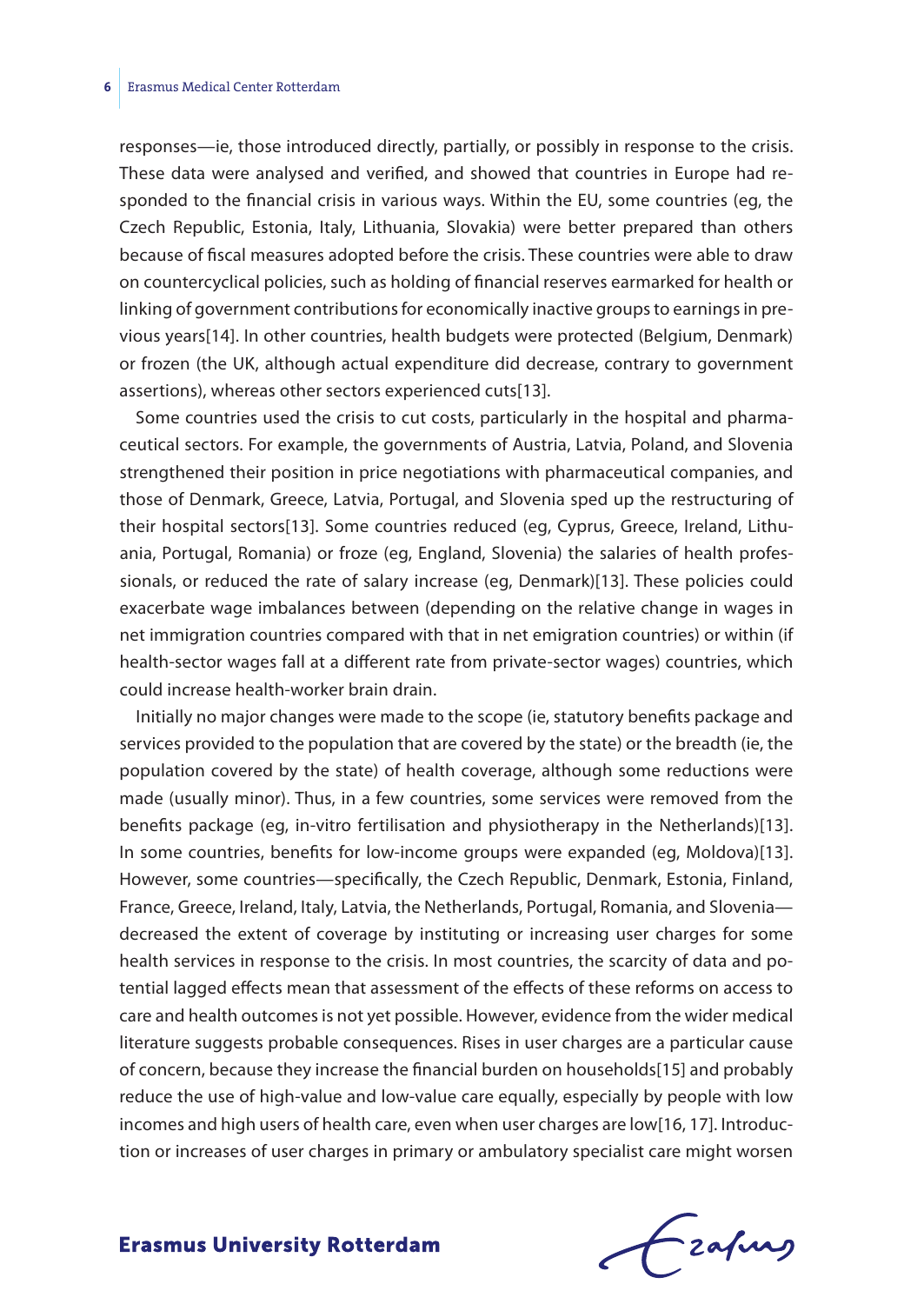health outcomes and lead to increased use of free but resource-intensive services—eg emergency care. Thus, cost savings and enhanced efficiency are scarce.

Some countries have increased taxes on alcohol or tobacco, or both. A combination of motives—such as raising of revenue and promotion of health—is often behind such measures. For example, in 2012, alcohol taxes increased in both Finland and the UK, where alcohol-related mortality has risen in the 2000s[18, 19]. Cigarettes and alcohol have price elasticities of less than one; tax rises both generate additional revenue and decrease consumption and thus offer dual benefits for governments facing falling revenues and increasing alcohol-related problems because of the financial crisis[20]. Some countries (eg, Finland, France, Hungary) have introduced taxes on soft drinks, but these taxes are small, and, in France, the tax is explicitly a revenue-raising rather than healthpromoting measure (it applies equally to drinks with artificial sweeteners).

# **Previous economic crises and expectations of health consequences**

Research about the health effects of previous recessions has produced findings that might seem conflicting. Some aggregate data have shown that economic downturns might have few adverse effects on health overall in high-income countries and even that mortality might fall when the economy slows down and rise when the economy speeds up[21-24]. These effects on health have been noted, at least in the short term, in several settings; the extent of the effects varies by age group[25], sex[26], and disease[27], and depends on the indicators used to measure economic change[28-31]. Although these findings have been deemed counterintuitive by some researchers[32], a possible explanation is that recessions improve health behaviours by providing increased sleep and leisure time that can be used for health-improving activities (eg, exercise), and cause people to reduce consumption of unhealthy foods and alcohol (because they have less money) and drive less (resulting in fewer deaths from road traffic accidents).

Other research about economic fluctuations in Europe, which was also based on aggregate data[33], showed that worsening employment and other economic indicators (GDP per person, hours worked, and alternative measures of unemployment) affected mortality from specific causes in different ways. A rise in unemployment of 1% was associated with increases in suicides and murders but decreases in road traffic deaths, whereas a rise of 3% or more was associated with an increase in alcohol-related deaths. The effects of rising unemployment were not uniform and could have been mitigated substantially by social protection[33]. Two countries—Finland and Sweden—clearly stood out because they dissociated rapid increases in unemployment in the early 1990s, from suicide rates (which continued to decrease)[32, 34]. Both countries showed com-

frafing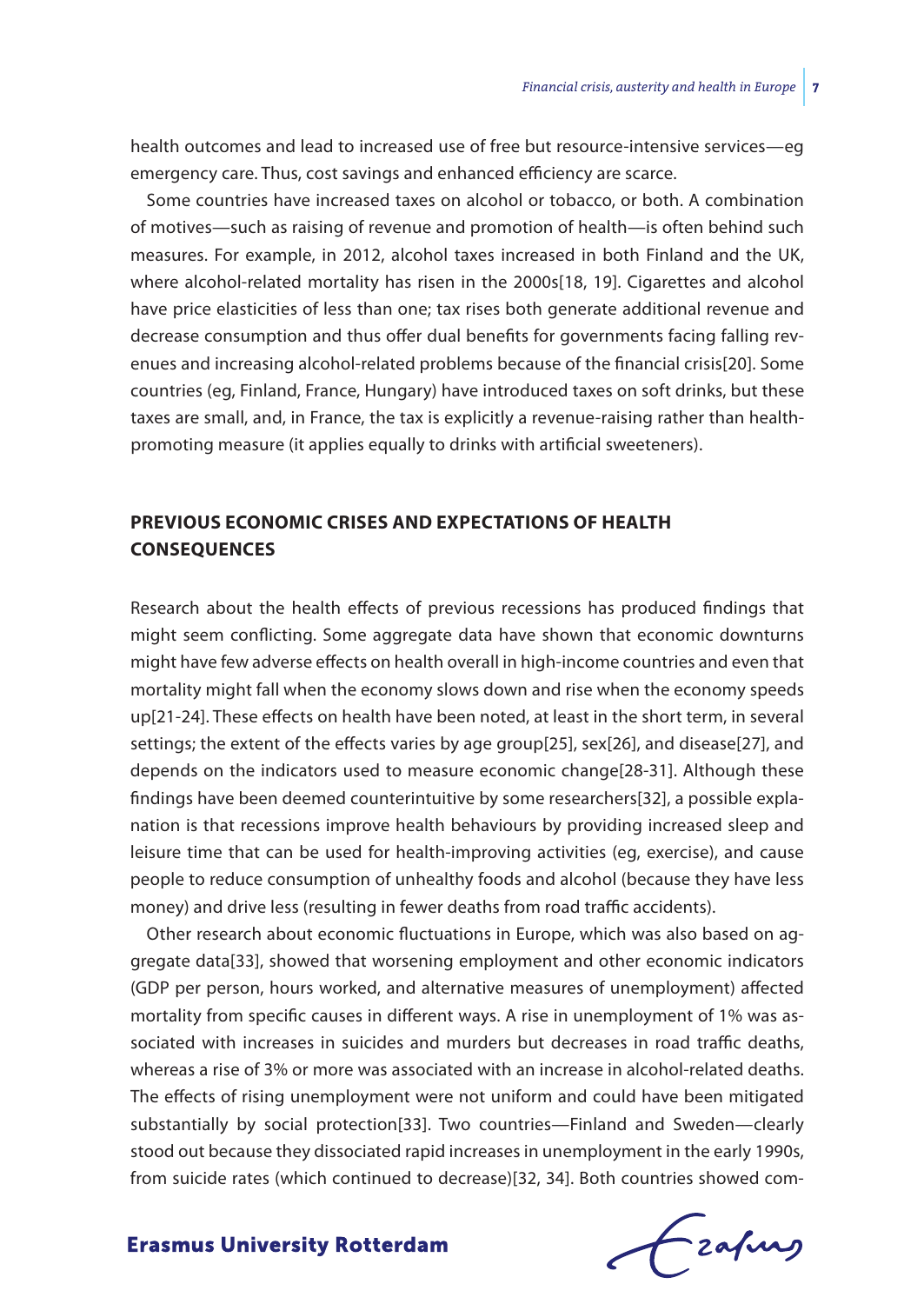mitment to strong social support during times of crises—eg, through the use of activelabour-market programmes—which could have had protective effects on population health[35, 36].

Further insights can be gained from individual-level research, which shows that unemployment adversely affects health. For example, the prevalence of psychological problems in unemployed people (34%) is more than twice that in employed people (16%)[37], and the negative effects of unemployment on mental health were less in countries with strong employment protection systems than in those with poor employment protection. Poor health in unemployed groups is partly a result of reduced financial resources[38, 39], because loss of income can lead to poor nutrition and potentially to barriers in accessing health care. Martikainen and Valkonen[40] showed that, when demographic and socioeconomic factors are controlled for, unemployed people have higher mortality than do employed counterparts. Morris and colleagues[41] reported that duration of unemployment correlates with increased risk of mortality. Unemployment is associated with increased unhealthy behaviours[41-43] and affects mental health[44], leading to increased psychological and behavioural disorders[41, 45] and increased risk of psychosomatic diseases and suicides[39, 46, 47].

Contrasting findings between individual-level and some aggregate studies generate controversy, not least because some of the health improvements noted in analyses of economic downturns have no obvious biological mechanisms—eg, reductions in cancer deaths. Adverse effects on the most vulnerable groups in the population might be masked by improvements in other groups[48].

Caution is needed in extrapolation from the usual variations in economic cycle to large-scale economic crises. Analysis of previous major crises in the 20th century might help with the anticipation of the health effects of major economic downturns. Research about the health of Americans during the Great Depression showed that, although suicides became more common, overall mortality fell (driven by decreases in infectious diseases and road traffic accidents)[49]. Analysis at state level showed that suicides and road traffic deaths were associated with local bank failures; however, previous research looked at nation-wide deaths, which masked the rise in suicides because infectious and non-communicable diseases were falling at the same time as a result of epidemiological transition that was unrelated to the financial crisis[50].

The break-up of the Soviet Union was followed by economic collapse in successor republics[51, 52], which had devastating consequences on population health across the region. Mortality increased by as much as 20% in some countries. The falls in life expectancy were greatest in countries where socioeconomic transitions were most rapid[53], and were caused by radical privatisation policies—a finding similar to those in different regions of Russia and across the former Soviet Union[54]. To some extent, the adverse consequences were mitigated in countries with high levels of membership of

frafing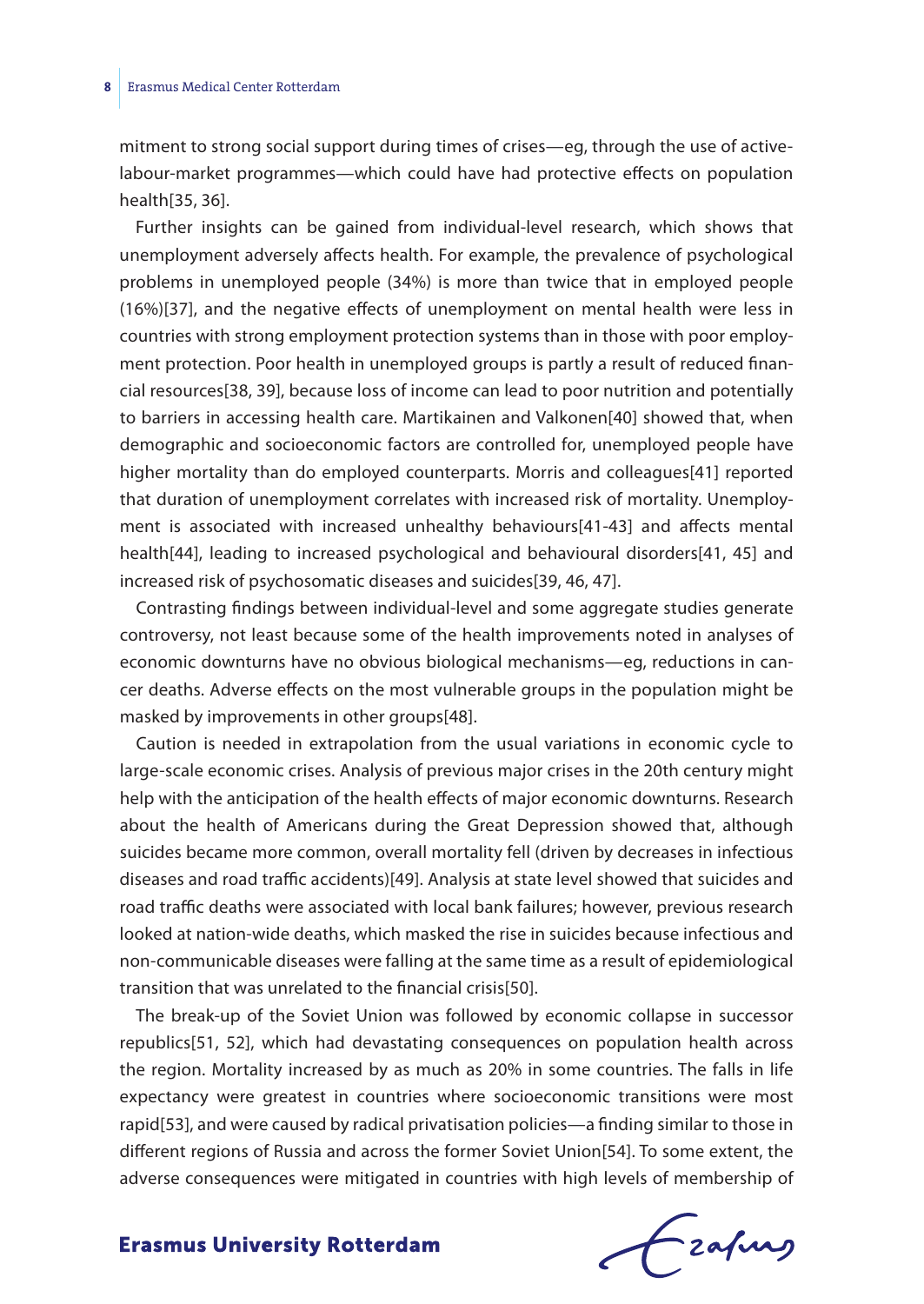trade unions, religious groups, or sports clubs, all of which are widely used as markers of social capital.

The effect of economic change on health outcomes depends on the extent to which people are protected from self-harm. The Great Depression coincided with prohibition in the USA, which made alcohol difficult to obtain. By contrast, after the break-up of the Soviet Union, the wide availability of cheap alcohol in various forms boosted the culture of heavy drinking at a time of rapid economic and social changes[55].

Anticipation of any effect on the incidence of infectious diseases is difficult because of the complex interactions between people and pathogens and the many ways in which pathogens can be affected by economic changes. Nonetheless, a systematic review[56] showed deteriorating infectious disease outcomes during economic recession, often as a result of worsening living conditions, restricted access to care, or poor retention in treatment. Infants and people older than 65 years were the most susceptible to infections, and some high-risk groups (eg, migrants, homeless people, prisoners) were particularly vulnerable conduits of epidemics.

Maintenance of spending in other sectors might be as important as is safeguarding of health budgets in the protection of population health. A historical study[57] during 25 years of selected countries in the Organisation for Economic Co-operation and Development showed that each US\$100 increase per person per year in social-welfare spending was associated with a 1.19% decrease in all-cause mortality. In countries spending less than \$70 per person—eg, Spain and countries that joined the EU since 2004 (mostly eastern European)—a deteriorating economy correlated with a rise in suicide. But in Finland and Sweden, where at least \$300 was spent per person, economic change had no discernible short-term effects on overall population health[33]. Crucially, these findings related specifically to social-welfare spending rather than general government spending. Increased social-welfare spending significantly reduced mortality from diseases related to social circumstances (such as alcohol-related deaths), whereas health-care spending did not. Thus, the reduction was due to spending on areas other than health, suggesting that some aspects of population health (eg, mental health) are more sensitive in the short term to spending on social support than to spending on health care. A study[58] about social welfare and suicides in Europe showed that high social expenditure decreased suicide mortality and that population confidence in welfare provision had a preventive effect in relation to suicide. Economic change results in additional threats to mental health, including unemployment, loss of income, and growing household debt. Apart from ensuring accessible and responsive mental health services, these risks can be mitigated by social welfare and family support programmes[59].

frafing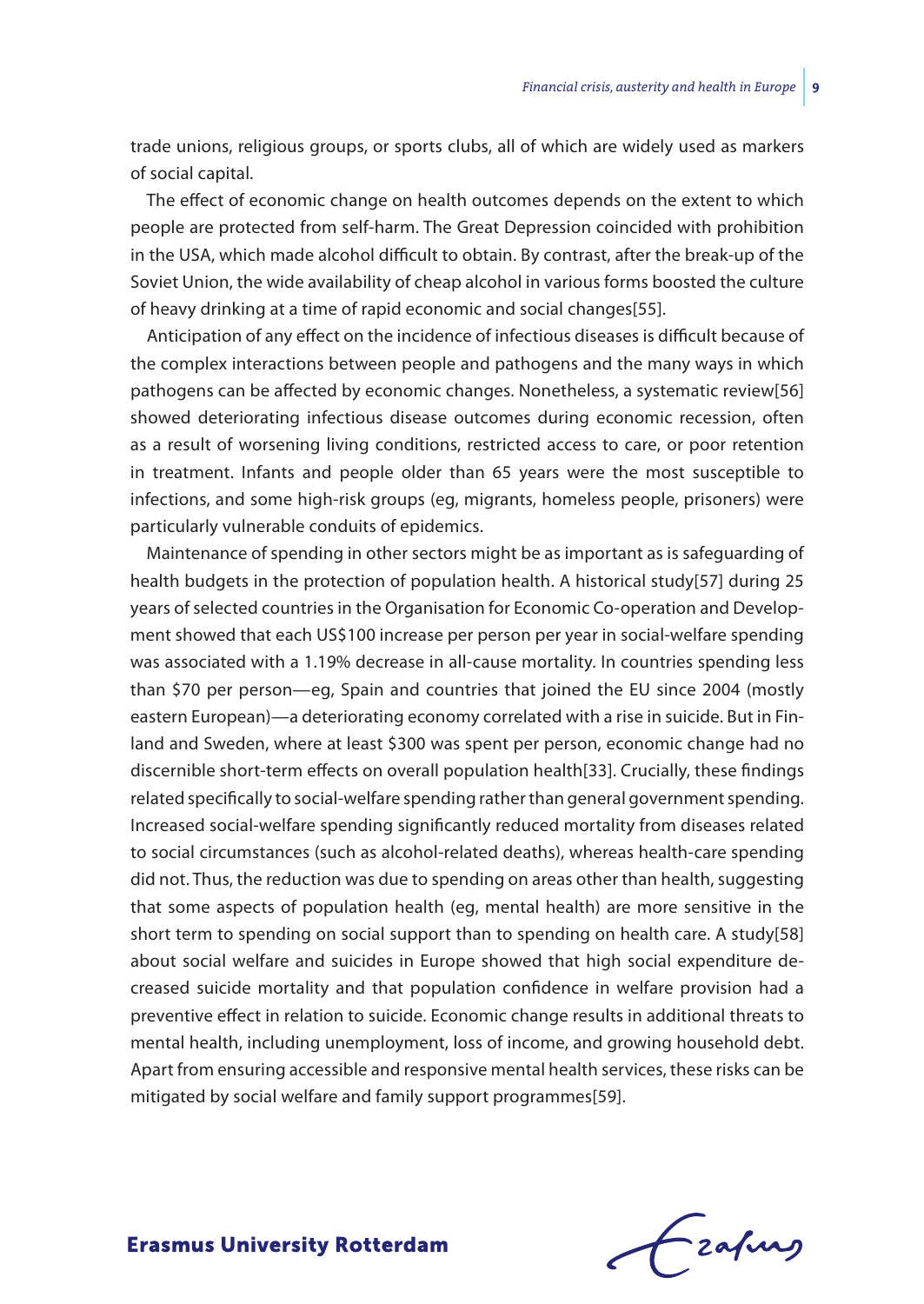## **Changes to health**

By contrast with the rapidity with which economic data are published, often several years pass before information about the health of populations becomes available. The most complete and accurate data are mortality estimates. Detailed data for causes, age groups, and different population groups can help to detect changes in mortality. Data for disease prevalence and incidence are less accurate and more difficult to compare between countries than are mortality data, and, on many occasions, are simply not available. The lag of about 2 years in the publication of mortality and other health data means that only the very early effects of the crisis are apparent so far. Many countries in Europe have had prolonged recessions, and cuts to health expenditure will probably affect services and the economic wellbeing of the population well into the future. Thus the full scale of consequences in severely affected countries will become apparent only in several years.

Some effects, however, are already clear. The incidence of mental disorders has increased in Greece and Spain[60, 61], and self-reported general health and access to health-care services have worsened in Greece[61]. The number of suicides in people younger than 65 years has grown in the EU since 2007, reversing a steady decrease in many countries (Figure 2)[62]. In the member states that joined the EU in or after 2004, suicides peaked in 2009 and remained high in 2010, whereas a further increase was noted in 2010 in the 15 pre-2004 countries of the EU. In England, the increase in suicides in 2008–10 was significantly associated with increased unemployment, and resulted in an estimated 1000 excess deaths[63].





No data were available for Italy and Denmark for 2010. Rate of suicide in 2007=1. Data were adjusted relative to countries' populations.

Sources: WHO Mortality Database[66] and Eurostat (for France, Greece, and Luxembourg for 2010)[5].

-zafurs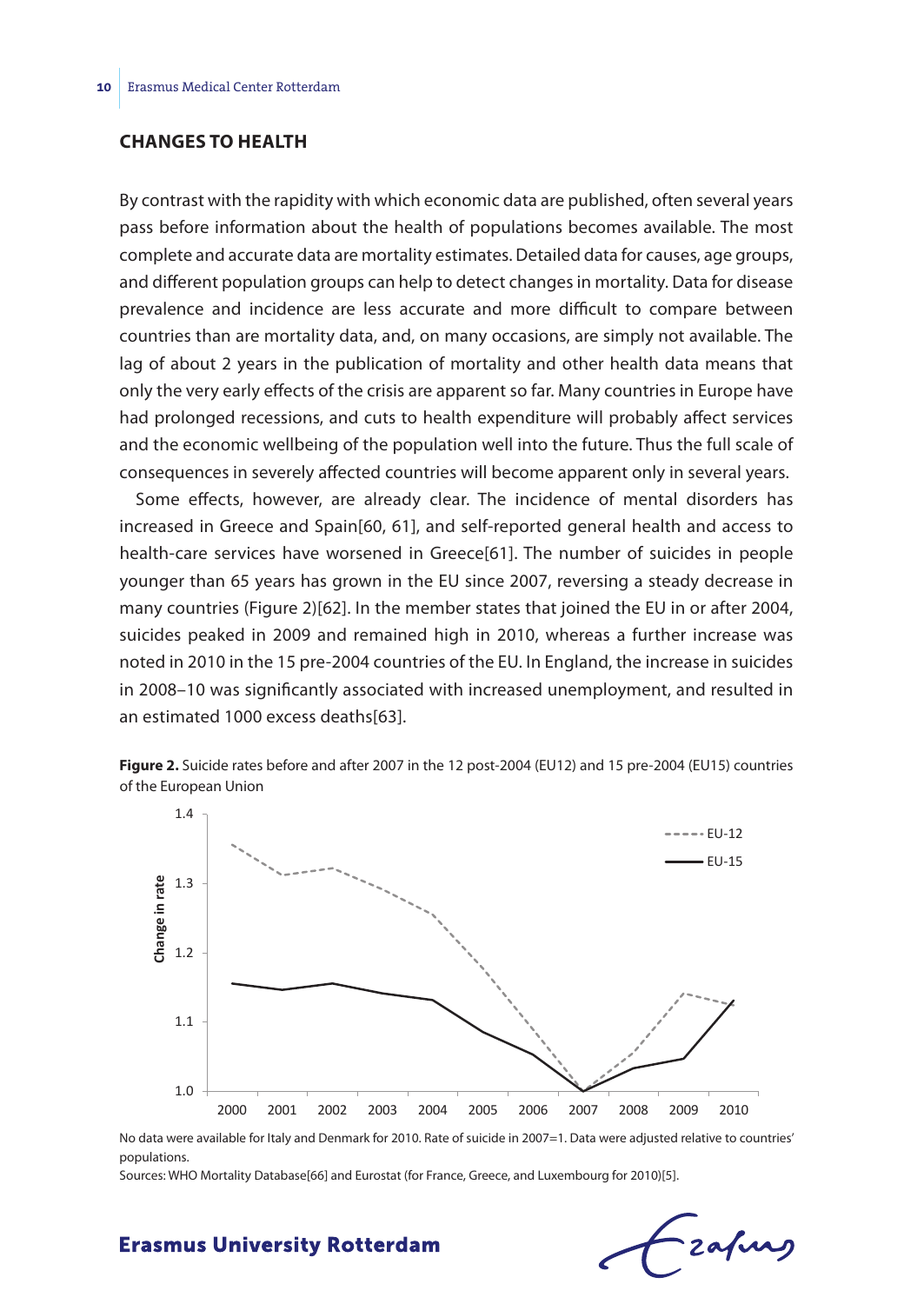#### **Panel 3** Greece

Evidence is accruing of worsening mental health in Greece in the past 2 years. The Greek Ministry of Health reported a 40% rise in suicides between January and May, 2011, compared with the same period in 2010 (albeit from a low initial rate)[67]. The results[68] of two nationwide cross-sectional surveys, done in 2008 and 2009, respectively, showed that 1 month prevalence of major depressive disorders doubled during this period and that people facing serious economic hardship were most at risk.

An analysis by Kentikelenis and colleagues [61] showed that self-reported general health has deteriorated more people reported their health status as"bad"or"very bad"in 2009 than did in 2007. Deterioration in self-reported health was also reported in a study[69] comparing a cross-national survey from 2006 with another from 2011. The proportion of people who felt that they needed but did not access medical care rose significantly; long waiting times, travel distance, and waiting to get better were the main reasons given for not seeking care. Such responses are substantiated by reports of 40% cuts to hospital budgets, shortages of staff and medical supplies, and corruption in health care[61]. Data for use of health services in 2009–11 showed increases in admissions to public hospitals and falls in those to private hospitals, because patients could no longer afford private health insurance.[70, 71] Although Greece has secured cheaper prices for many generic drugs through negotiations with pharmaceutical companies, widespread drug shortages have been reported in pharmacies as wholesalers turn to markets with higher profits. Meanwhile, health insurance funds have delayed reimbursement to pharmacies, resulting in accumulation of debts, which led pharmacies to ask patients to pay for drugs in cash and subsequently be reimbursed by the funds. This process continued until the Ministry of Health agreed to pay some of the pharmacists'debts[72].

An HIV outbreak in injecting drug users that started in 2011 worsened in 2012. Between 2007 and 2010, between ten and 15 HIV infections were reported yearly in injecting drug users in Greece; the number of infections increased to 256 in 2011, and to 314 in the first 8 months of 2012[73]. Low provision of preventive services has been an important contributor to increased HIV transmission, and non-governmental organisations reported disruption of needle exchange programmes and other preventive initiatives since 2008. User fees for visiting outpatient clinics have increased from €3 to €5[74], and many health-care facilities have closed[75]. Press reports of adverse social consequences, including homelessness[76], surging crime[77], and children being taken into care have become more common[78].

The rescue package prescribed by the troika came with conditions of stringent austerity, including cuts to social welfare, education, and health during the next five years, leaving Greece with very few options to counteract the escalating social crisis.

The most vulnerable people are those in countries facing the largest cuts to public budgets and increasing unemployment. Both job loss and fear of job loss have adverse effects on mental health[64], and income reduction, growing health-care costs, and cuts in services prevent patients from accessing care in time. Such effects have been noted in Greece, Spain, and Portugal (Panels 3–5). In Ireland, which was also bailed out by the troika, the health effects are unclear so far, but health coverage for patients older than 70 years has been reduced (entitlement to medical cards, which allow holders to access some services for free, has been removed for those with high incomes), prescription charges have been introduced for low-income households, and dentistry benefits have been reduced, all of which will probably affect access to care[65]. Such effects are not, however, inevitable. Iceland was one of the first European countries to be hit by the financial crisis; the debt-to-GDP ratio increased from 28% in 2007, to 130% in 2011, and the value of the currency fell by 35% before trading was suspended. Yet at all stages in its response, Iceland rejected the economic orthodoxy that advocated austerity, refused to be accountable for the irresponsibility of a few bankers, and invested in its people who,

Fzafung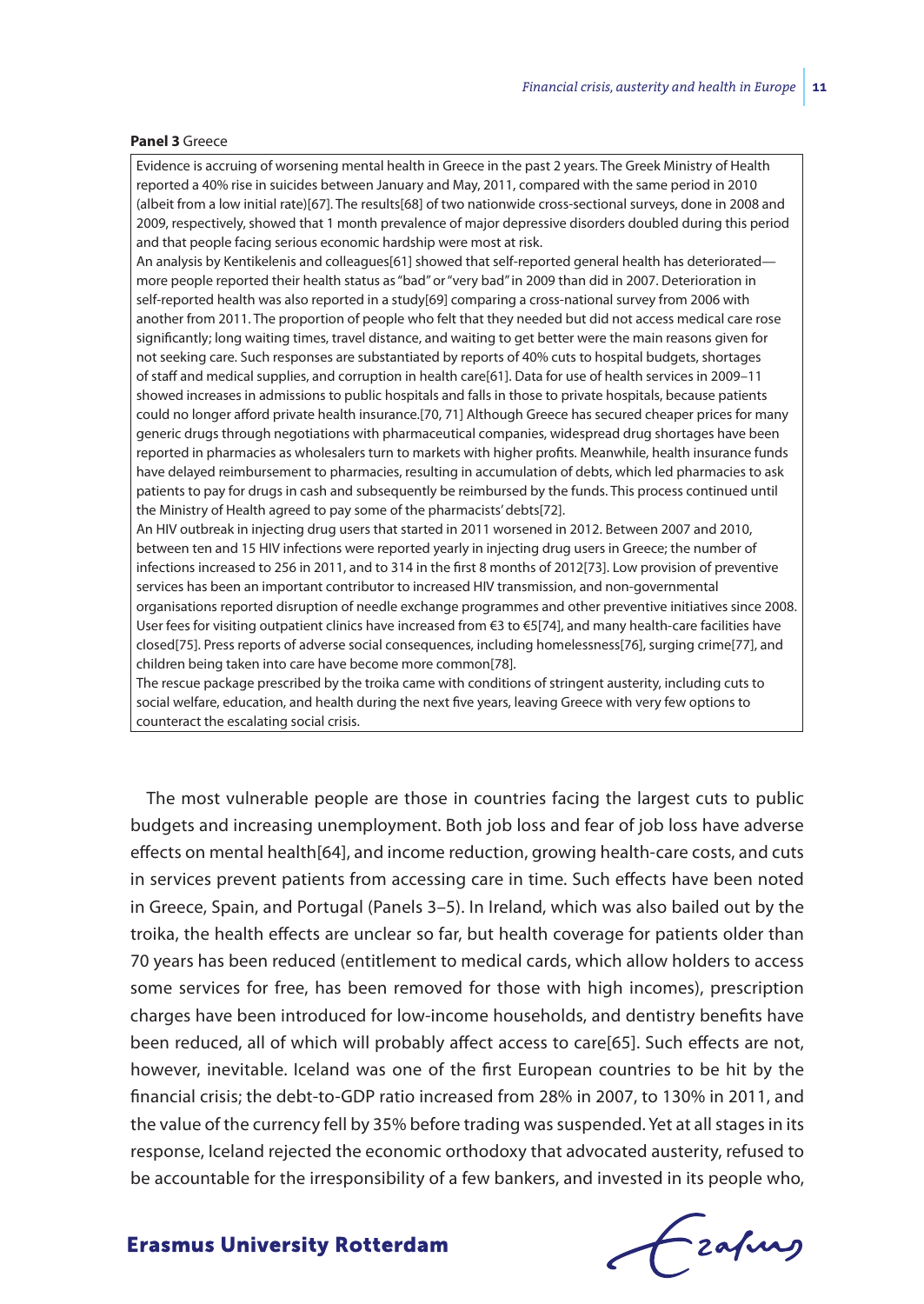evidence suggests, have had very few adverse health consequences (Panel 6). Iceland's choice of policies might have been influenced by widespread protests, in which roughly 10% of the population took part, suggesting high social cohesion. However, the health and economic effects of the policy choices can be assessed independently of the underlying determinants. Continuing study of the European countries most severely hit by the crisis is warranted, because each has encountered unique circumstances; Greece had, for many years, submitted falsified data for the state of its public finances[90], Ireland had a major banking issue, and Portugal's economic growth had stagnated for a decade.

#### **Panel 4** Spain

Between 2006 and 2010[60], the prevalences of mental health disorders in people attending primary care increased significantly, especially those of mood, anxiety, somatoform, and alcohol-related disorders; the rise in the prevalence of major depression was the biggest. Gili[60] and colleagues[60] estimated that at least half the rise in attendance with mental health disorders could be attributed to the combined risks of individual or family unemployment and difficulties with mortgage payments. Loss of family income particularly affects the weakest and most vulnerable members of society. In Catalonia between 2005 and 2010, the proportion of children at risk of poverty increased from 20.6% to 23.7%, and that living in unemployed families from 3.7% to 11.2%[79]. Families are increasingly turning to non-governmental organisations for food, housing, employment, legal advice, and psychological support[79].

Closure of health-care services and reductions in the number of hospital beds and working hours have been reported in Catalonia[80]. Co-payments for drugs for pensioners and increases in cost-sharing for drugs for people with higher incomes have been introduced[81]. A new law shifting health coverage from universal to employment based was introduced in April, 2012, by a royal decree (the parliament was bypassed). An implication of this law is that hundreds of thousands of illegal immigrants will have access only to emergency, maternity and paediatric care[82].

#### **Panel 5** Portugal

In total, savings of €670 million were demanded in Portuguese health care as a condition of the memorandum of understanding between the troika and the Portuguese Government[83]. Drug expenditure, prescriptions, workforce, and user charges were targeted.

A target for public expenditure on drugs of 1.25% of gross domestic product was aimed for by the end of 2012 (down from 1.55% in 2010) and 1% by the end of 2013. The main savings have been made in public retail pharmaceutical expenditure through measures including reductions in pricing, promotion of competition, electronic prescribing, and prescription monitoring[84]. In addition to initial salary freezes in 2010, public sector employees' incomes were cut in 2011 and 2012.

Since January, 2012, the Portuguese Government has increased citizens' co-payments for primary care appointments from €2.25 to €5.00, while the cost of emergency visits rose from €3.80 to €10.00 in primary care and from €9.60 to €20.00 in secondary care[85]. Although these increases have ostensibly been introduced to reduce non-urgent and inappropriate visits, about 15% of the Portuguese population are not registered with a general practitioner, and rely on emergency services[85]. User charges are capped at €50 per visit, but exceptions include people with low income, those with disabilities and those with chronic illnesses (if the visit is related to their illness), who are exempt from fees[83]. Children are exempt from user charges in health care. However, their welfare has been placed at risk because expenditure on family support was reduced by 30% in 2011, and in January, 2012, 67 000 families lost eligibility for child-care benefits[86].

Winter deaths in people older than 75 years increased by 10% in 2012 compared with 2011, which caused substantial alarm; subsequently, however, the rise was attributed to increased influenza activity and unusually cold weather[87]. However, concerns remain, because more than 40% of Portuguese people older than 65 years who live alone are unable to keep their homes adequately heated[88]. Some health-care professionals have suggested that reduced access to health services and poor diet might have contributed to the increase in deaths, but this view is contested[89].

frafing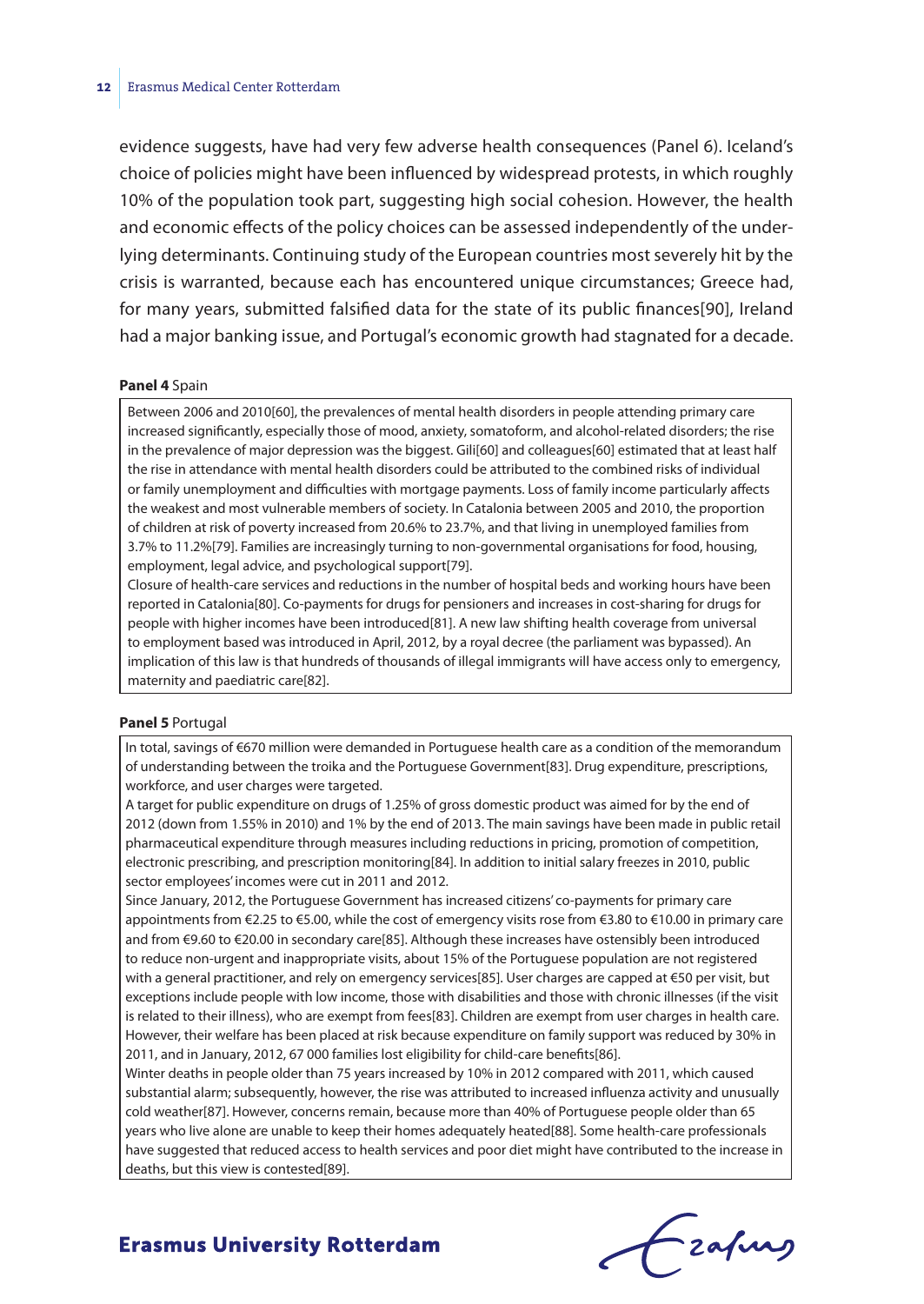#### **Panel 6** Iceland

What would have happened if European governments had refused to rescue failing banks? Every country is different, but Iceland's experience is instructive. In the mid 1990s, a few Icelandic bankers and politicians decided that their country's future prosperity depended on becoming a global financial centre. The previously strict banking regulations were overturned and the banks enticed investors in many countries with interest rates that seemed too good to be true. A few experts, such as the UK economist Robert Wade[91], predicted problems, but these warnings were dismissed by the global financial establishment. When the US subprime mortgage market collapsed, Icelandic banks faced massive losses. The International Monetary Fund (IMF) was called in and prescribed a rescue package whereby the Icelandic Government would assume liability for the banks' losses, which would have resulted in 50% of the national income between 2016 and 2023 being paid to the UK and Dutch Governments. The Icelandic Government agreed but the president refused to approve the deal. A referendum was held, and 93% of the population rejected the rescue package. The Icelandic banks' creditors were incandescent; the UK Government invoked antiterrorist legislation to freeze Icelandic assets. Iceland let the value of its króna collapse, so that the price of imports rocketed, and many Icelanders faced major reductions in income. Yet the effects on health were almost imperceptible. Suicides did not increase. When the crisis broke, the frequency of cardiac emergencies increased slightly, but this peak subsided within a week[92]. A national survey of health and wellbeing showed that the crisis had few effects on the nation's happiness[93].

How can the absence of adverse effects be explained? First, Iceland ignored the advice of the IMF, and instead invested in social protection. This investment was coupled with active measures to get people back into work. Second, diet improved. McDonald's pulled out of the country because of the rising costs of importation of onions and tomatoes (the most expensive ingredients in its burgers). Icelanders began cooking at home more (especially fish, boosting the income of the country's fishing fleet). Third, Iceland retained its restrictive policies on alcohol, again contrary to the advice of the IMF. Finally, the Icelandic people drew on strong reserves of social capital, and everyone really felt that they were united in the crisis. Although extrapolation to other countries should be undertaken with care, Iceland, by challenging the economic orthodoxy at every step of its response, has shown that an alternative to austerity exists.

A financial crisis could lead to increases in healthy behaviours (eg, walking, cycling) and reductions in risky behaviours (eg, consumption of less alcohol or tobacco). Increased taxes on alcohol and tobacco can prompt reductions in hazardous drinking[94] and smoking[95, 96]. An analysis[97] of the effects of alcohol policy and economic downturn in Estonia suggested that the reduction in alcohol consumption since 2008 was a result of the combined effects of economic crisis and strengthening of alcohol policies since 2005. However, a more complex situation was noted in a study[98] of the economic crisis in the USA, in which the number of people drinking any alcohol had fallen but binge drinking had increased.

Consistent with previous experience[33, 49], deaths from road traffic accidents are falling in many countries[62], with drivers switching to cheaper transport or reducing their travel. The decrease in accidents is further shown by shortages of organ donations and transplants in Spain—normally a leading country in terms of both[99]. Organ donation has also fallen substantially in Ireland[100]. The exception is the UK, where a long-term decrease in road traffic deaths has been reversed, although this reversal coincides with the removal of road safety targets by the government[101].

Lzafurs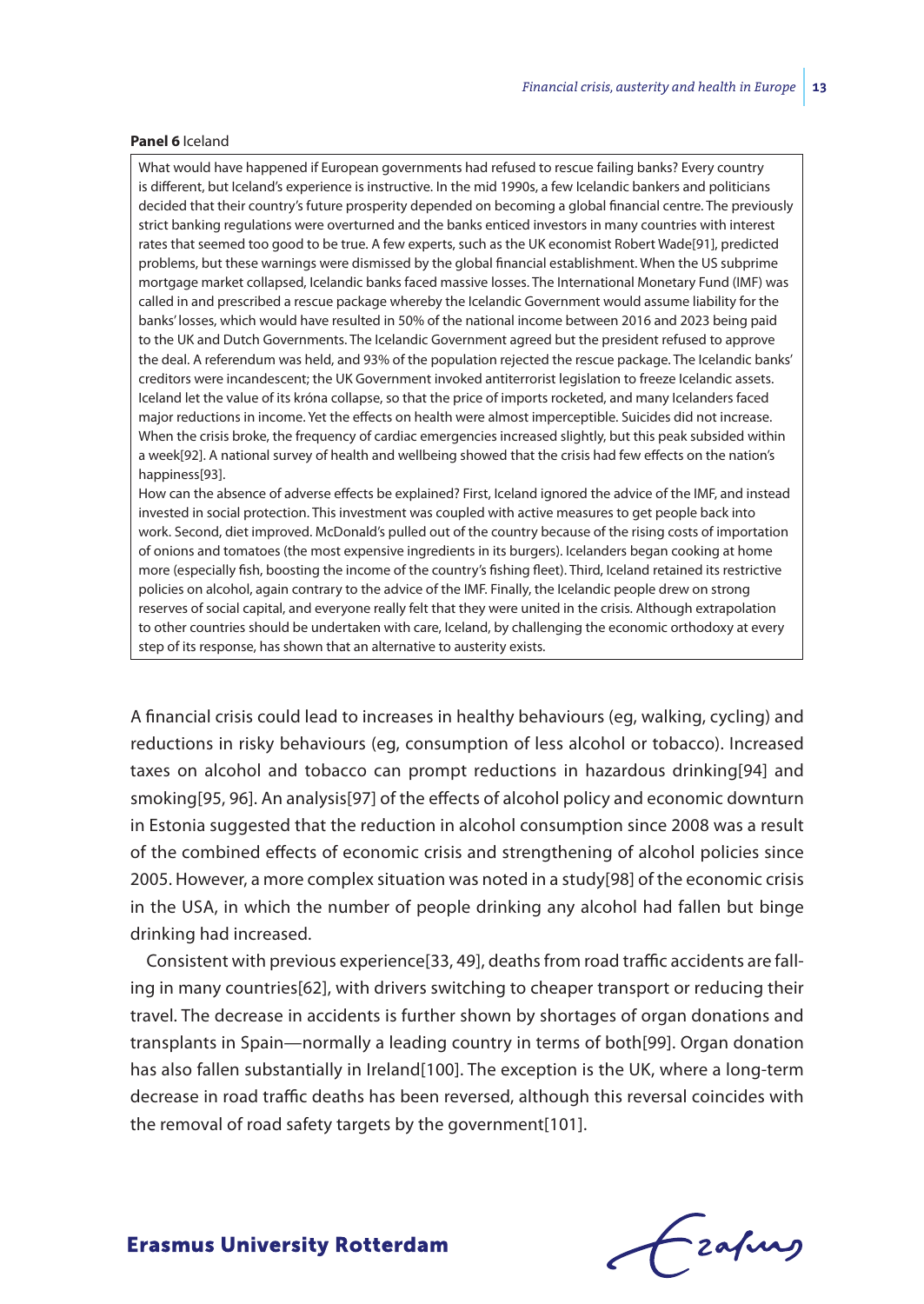## **Looking to the future**

The first signs of recovery in the global financial sector were noted in 2009[102]. However, the economy in many countries has not yet recovered, and 2012 growth is projected to be minimum in countries including France, Germany, and the UK, and negative in Iceland, Ireland, Italy, the Netherlands, Portugal, and Spain, among others. Greece is not expected to begin to recover before 2014. An absence of economic growth means loss of income and employment, and reductions in social assistance for ordinary people, which have consequences that are likely to last for many months, during which time protection of health and access to health and social care services for the most vulnerable members of society are particularly important.

Several lessons can be learnt. First, by stark contrast with the availability of information on the economy, the absence of up-to-date morbidity and mortality data have clearly made the immediate effects of the crisis on health impossible to analyse, leaving policy attention focused on economic aspects. Second, remarkably little research has been done about the health consequences of the crisis and much of that done has been undertaken by individual researchers without additional funding. The major funders of health research have been largely absent. A potentially substantial research agenda exists, and would include investigations of why some populations seem to cope with and recover from economic crises better than others. The financial crisis created a set of economic shocks that resulted in widely varying policy responses and differing health outcomes, and thus has presented a so-called quasi-natural experiment for future research about the effects of economic changes on health and which policy responses can mitigate risks. Multilevel notions of resilience—ie, how individuals, communities, and entire societies positively adapt to shocks—can be expanded to cover wider social and economic determinants of public health[103]. Such an inclusive notion of resilience provides an explanatory framework that implicates the physical, psychosocial, and economic factors that help populations to resist and adapt to public health threats, such as the economic crisis.

Finally, public health voices have been largely absent from the debate about how to respond. Many health ministries have been silent. The Directorate-General for Health and Consumer Protection of the European Commission, despite its legal obligation to assess the health effects of EU policies, has not assessed the effects of the troika's drive for austerity, and has instead limited EU commentary to advice about how health ministries can cut their budgets. A small source of optimisim is that European civil society organisations, including professional bodies, have spoken out about the adverse health effects of cuts to health and social spending[104]. The question is whether anyone will listen.

Frafing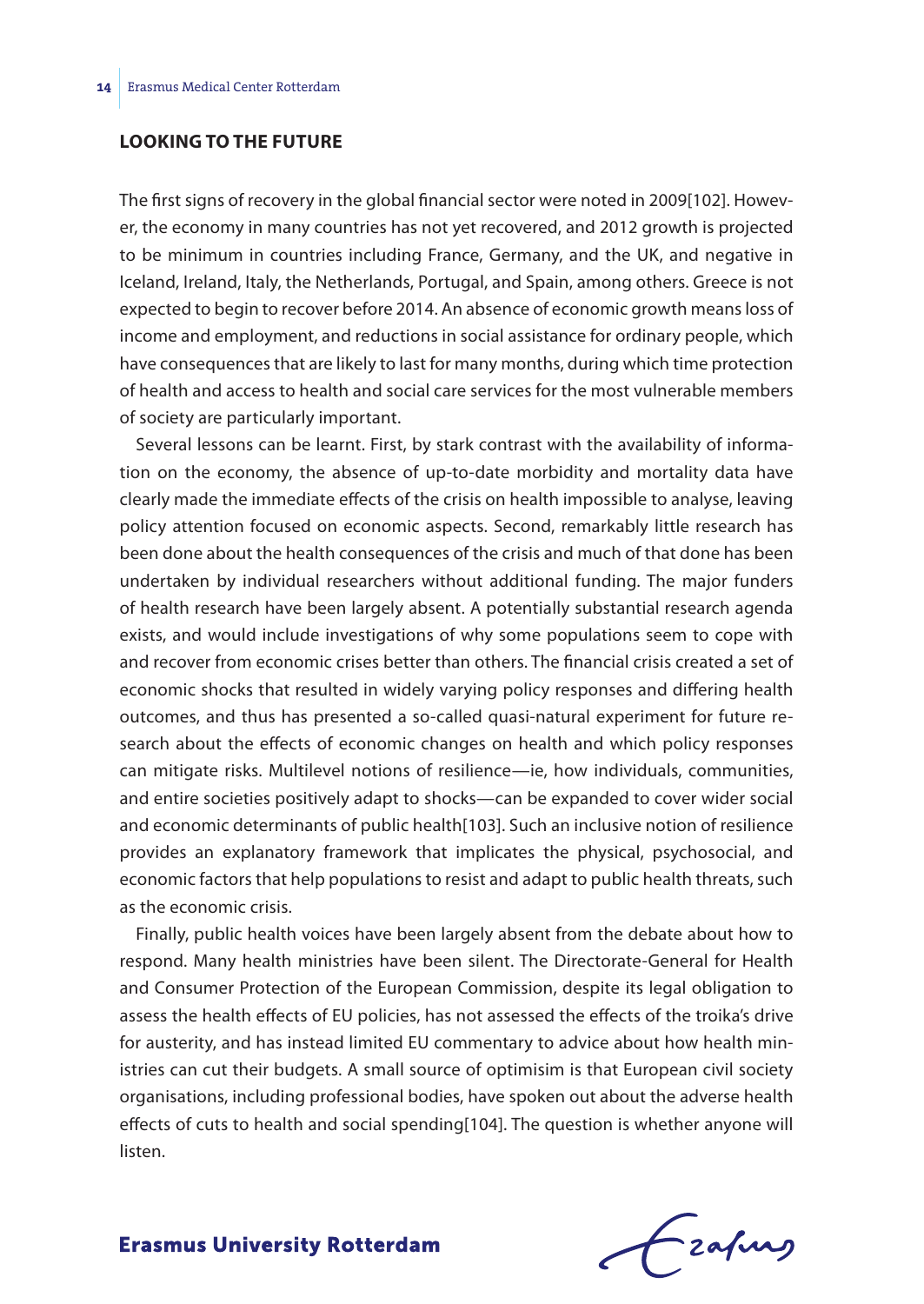## **References**

- 1. Luthar, S, Cicchetti, D, Becker, B. The construct of resilience: a critical evaluation and guidelinesfor future work. Child Dev. 2000; 71: 543-562
- 2. The Financial Crisis Inquiry Commission. The financial crisis inquiry report. US Government Printing Office, Washington, DC; 2011
- 3. Andrews, E, Uchitelle, L. Rescues for homeowners in debt weighed. http://www.nytimes. com/2008/02/22/business/22homes.html?pagewanted=all (accessed Feb 7, 2013).
- 4. Obstfeld M, Rogoff K. Global imbalances and the financial crisis: products of common causes. Federal Reserve Bank of San Francisco Asia Economic Policy Conference; Santa Barbara, CA, USA; Oct 18–20, 2009.
- 5. European Commission. Eurostat statistics database. http://epp.eurostat.ec.europa.eu/portal/ page/portal/statistics/search\_database (accessed Feb 12, 2013).
- 6. European Commission. The second economic adjustment programme for Greece. Occasional papers 94. European Commission, Brussels; 2012
- 7. Fahy, N. Who is shaping the future of European health systems? BMJ. 2012; 344: e1712
- 8. Economou, C. The performance of the Greek healthcare system and the economic adjustment programme: "economic crisis" versus "system-specific deficits" driven reform. Int J Soc Political Theory. 2012; 2: 33-68
- 9. International Monetary Fund. World economic outlook, October 2012. Coping with high debt and sluggish growth. International Monetary Fund, Washington, DC; 2012
- 10. McKee, M, Karanikolos, M, Belcher, P, Stuckler, D. Austerity: a failed experiment on the people of Europe. Clin Med. 2012; 12: 346-350
- 11. Organisation for Economic Co-operation and Development. Statistics database. http://www. oecd.org/statistics/ (accessed Feb 7, 2013)
- 12. Cylus, J, Mladovsky, P, McKee, M. Is there a statistical relationship between economic crises and changes in government health expenditure growth? An analysis of twenty-four European countries. Health Serv Res. 2012; 47: 2204-2224
- 13. Mladovsky, P, Srivastava, D, Cylus, J et al. Policy summary 5. Health policy responses to the financial crisisin Europe. World Health Organization (on behalf of the European Observatory on Health Systems and Policies), Copenhagen; 2012
- 14. WHO Regional Office for Europe. Interim report on implementation of the Tallin Charter. World Health Organization, Copenhagen; 2011
- 15. Wagstaff, Avan Doorslaer, ECalonge, S et al. Equity in the finance of health care: some international comparisons. J Health Econ. 1992; 11: 361-387
- 16. Newhouse, JP, Rand Corporation Insurance Experiment Group. Free for all?: lessons from the Rand Health Insurance Experiment. Harvard University Press, Cambridge, MA; 1993
- 17. Gemmill, MC, Thomson, S, Mossialos, E. What impact do prescription drug charges have on efficiency and equity? Evidence from high-income countries. Int J Equity Health. 2008; 7: 12
- 18. Makela, P, Osterberg, E. Weakening of one more alcohol control pillar: a review of the effects of the alcohol tax cuts in Finland in 2004. Addiction. 2009; 104: 554-563
- 19. Davies, SC. On the state of the public's health 2011. Department of Health, London; 2012
- 20. Lhachimi, SK, Cole, KJ, Nusselder, WJ et al. Health impacts of increasing alcohol prices in the European Union: a dynamic projection. Prev Med. 2012; 55: 237-243
- 21. Ruhm, CJ. Are recessions good for your health?. Q J Econ. 2000; 115: 617-650
- 22. Ruhm, CJ. Good times make you sick. J Health Econ. 2003; 22: 637-658

Frafing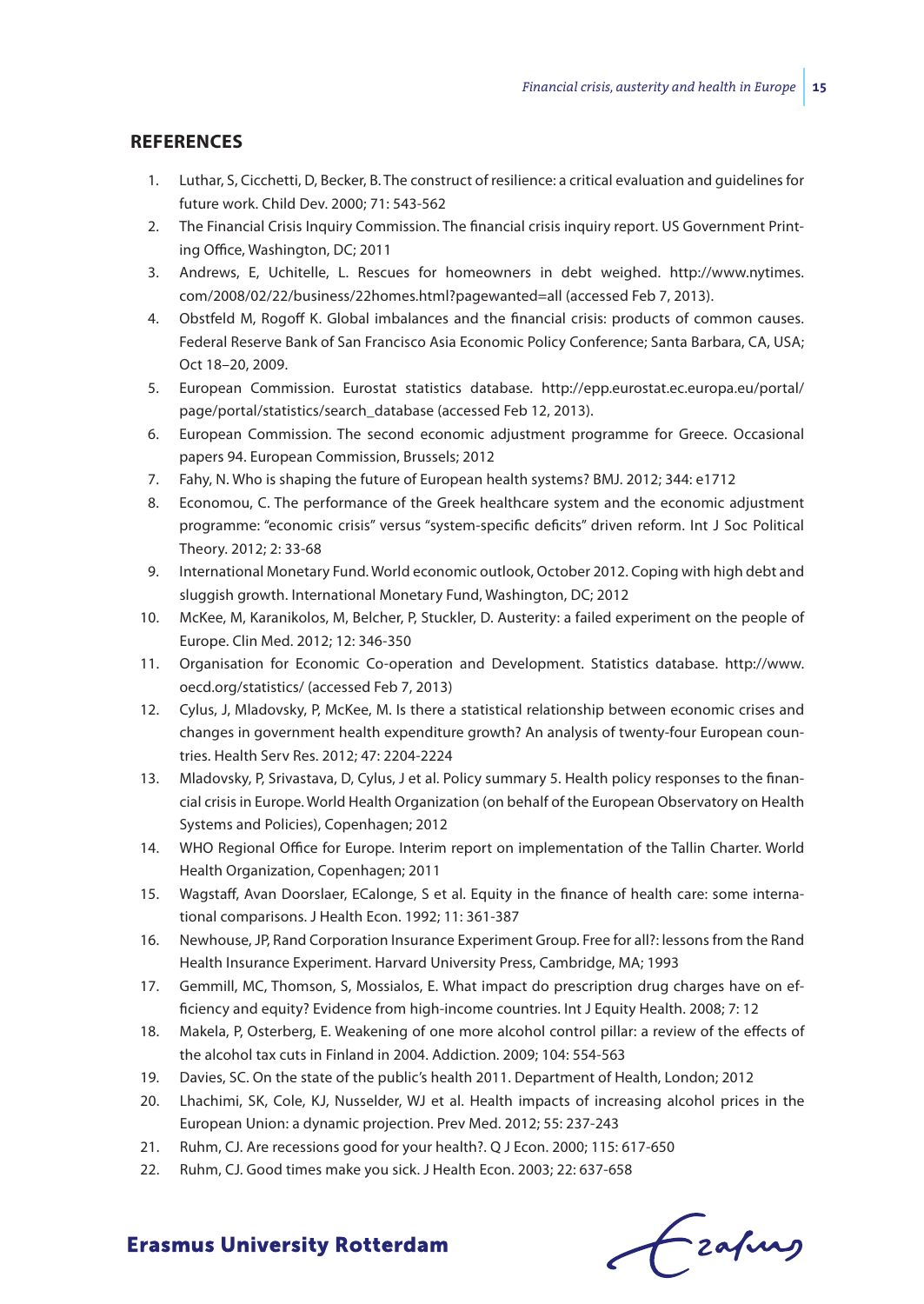- 23. Gerdtham, UG, Ruhm, CJ. Deaths rise in good economic times: evidence from the OECD. Econ Hum Biol. 2006; 4: 298-316
- 24. Ruhm, CJ. A healthy economy can break your heart. Demography. 2008; 44: 829-848
- 25. Joyce, T, Mocan, N. Unemployment and infant health: time-series evidence from the state of Tennessee. J Hum Resour. 1993; 281: 185-203
- 26. Chang, SS, Gunnell, D, Sterne, JA, Lu, TH, Cheng, AT. Was the economic crisis 1997–1998 responsible for rising suicide rates in East/Southeast Asia? A time-trend analysis for Japan, Hong Kong, South Korea, Taiwan, Singapore and Thailand. Soc Sci Med. 2009; 68: 1322-1331
- 27. Waters, H, Saadah, F, Pradhan, M. The impact of the 1997–98 East Asian economic crisis on health and health care in Indonesia. Health Policy Plan. 2003; 18: 172-181
- 28. Economou, A, Nikolau, A, Theodossiou, I. Are recessions harmful to health after all? Evidence from the European Union. J Econ St. 2008; 35: 368-384
- 29. Svensson, M. Do not go breaking your heart: do economic upturns really increase heart attack mortality?.Soc Sci Med. 2007; 65: 833-841
- 30. Stuckler, D, Meissner, CM, King, LP. Can a bank crisis break your heart? Global Health. 2008; 4: 1
- 31. Gerdtham, UG, Johannesson, M. Business cycles and mortality: results from Swedish microdata. Soc Sci Med. 2005; 60: 205-218
- 32. Catalano, R, Bellows, B. Commentary: if economic expansion threatens public health, should epidemiologists recommend recession?. Int J Epidemiol. 2005; 34: 1212-1213
- 33. Stuckler, D, Basu, S, Suhrcke, M, Coutts, A, McKee, M. The public health effect of economic crises and alternative policy responses in Europe: an empirical analysis. Lancet. 2009; 374: 315-323
- 34. Jäntti, M, Martikainen, P, Valkonen, T. When the welfare state works: unemployment and mortality in Finland. in: A Cornia, R Paniccia (Eds.) The mortality crisis in transitional economies. Oxford University Press, Oxford; 2000: 351-369
- 35. Vuori, J, Silvonen, J. The benefit of a preventive job search program on re-employment and mental health at two years follow-up. J Occup Organ Psychol. 2005; 78: 43-52
- 36. Westerlund, H, Theorell, T, Bergstrom, A. Psychophysiological effects of temporary alternative employment. Soc Sci Med. 2001; 52: 405-415
- 37. Paul, K, Moser, K. Unemployment impairs mental health: meta-analyses. J Vocational Behav. 2009; 74: 264-282
- 38. Creed, P. Improving the mental and physical health of unemployed people: why and how?. Med J Aust. 1998; 168: 177-178
- 39. Ungváry, G, Morvai, V, Nagy, I. Health risk of unemployment. Central Eur JOEM. 1999; 5: 91-112
- 40. Martikainen, PT, Valkonen, T. Excess mortality of unemployed men and women during a period of rapidly increasing unemployment. Lancet. 1996; 348: 909-912
- 41. Morris, J, Cook, D, Shaper, G. Loss of employment and mortality. BMJ. 1994; 308: 1135-1139
- 42. Schuring, M, Burdorf, L, Kunst, A, Mackenbach, J. The effects of ill health on entering and maintaining paid employment: evidence in European countries. J Epidemiol Community Health. 2007; 61: 597-604
- 43. Hammarström, A. Health consequences of youth unemployment—review from a gender perspective. Soc Sci Med. 1994; 38: 699-709
- 44. Stern, J. The relationship between unemployment, morbidity and mortality in Britain. Popul Stud (Camb). 1983; 37: 61-74
- 45. Theodossiou, I. The effects of low-pay and unemployment on psychological well-being: a logistic regression approach. J Health Econ. 1998; 17: 85-104

Czafing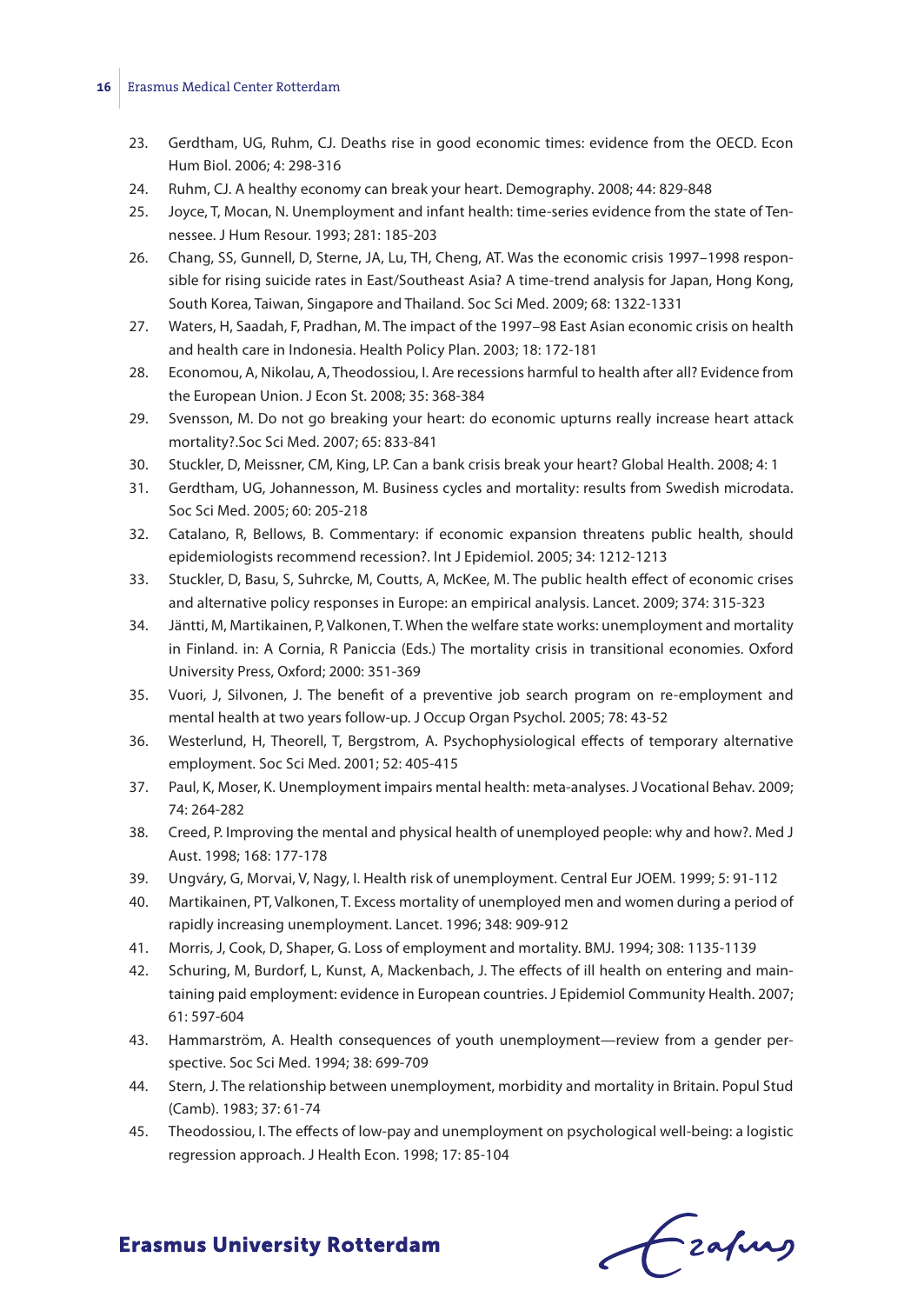- 46. Moser, KA, Jones, DR, Fox, AJ, Goldblatt, PO. Unemployment and mortality: further evidence from the OPCS longitudinal study 1971–81. Lancet. 1986; 327: 365-367
- 47. Junankar, PN. Unemployment and mortality in England and Wales: a preliminary analysis. Oxford Econ Papers. 1991; 43: 305-320
- 48. Suhrcke, M, Stuckler, D. Recession and health in Europe: what to expect?London School of Economics and Policital Science, London; 2009
- 49. Fishback, P, Haines, M, Kantor, S. Births, deaths, and new deal relief during the Great Depression. Rev Econ Stats. 2007; 89: 1-14
- 50. Stuckler, D, Meissner, C, Fishback, D, Basu, S, McKee, M. Banking crises and mortality during the Great Depression: evidence from US urban populations, 1929–1937. J Epidemiol Community Health. 2012; 66: 410-419
- 51. Sachs, J. Understanding 'shock therapy'. SM Foundation, London; 1994
- 52. Wedel, J. Collision and collusion: the strange case of western aid to eastern Europe. Palgrave, New York; 2001
- 53. Stuckler, D, King, L, McKee, M. Mass privatisation and the post-communist mortality crisis: a crossnational analysis. Lancet. 2009; 373: 399-407
- 54. Walberg, P, McKee, M, Shkolnikov, V, Chenet, L, Leon, DA. Economic change, crime, and mortality crisis in Russia: regional analysis. BMJ. 1998; 317: 312-318
- 55. Stuckler, D, Basu, S, Suhrcke, M, McKee, M. The health implications of financial crisis: a review of the evidence. Ulster Med J. 2009; 78: 142-145
- 56. Suhrcke, M, Stuckler, D, Suk, JE et al. The impact of economic crises on communicable disease transmission and control: a systematic review of the evidence. PLoS One. 2011; 6: e20724
- 57. Stuckler, D, Basu, S, McKee, M. Budget crises, health, and social welfare programmes. BMJ. 2010; 340: c3311
- 58. Yur'yev, AVarnik, AVarnik, PSisask, MLeppik, L Role of social welfare in European suicide prevention. Int J Soc Welfare. 2011; 21: 26-33
- 59. Wahlbeck, K, McDaid, D. Actions to alleviate the mental health impact of the economic crisis. World Psychiatry. 2012; 11: 139-145
- 60. Kentikelenis, A, Karanikolos, M, Papanicolas, I, Basu, S, McKee, M, Stuckler, D. Health effects of financial crisis: omens of a Greek tragedy. Lancet. 2011; 378: 1457-1458
- 61. Gili, M, Roca, M, Basu, S, McKee, M, Stuckler, D. The mental health risks of economic crisis in Spain: evidence from primary care centres, 2006 and 2010. Eur J Public Health. 2013; 23: 103-108
- 62. WHO (2012) Detailed mortality database. http://www.who.int/whosis/mort/download/en/index. html (accessed Feb 7, 2013)
- 63. Stuckler, D, Basu, S, Suhrcke, M, Coutts, A, McKee, M. Effects of the 2008 recession on health: a first look at European data. Lancet. 2011; 378: 124-125
- 64. Barr, B, Taylor-Robinson, D, Scott-Samuel, A, McKee, M, Stuckler, D. Suicides associated with the 2008–10 economic recession in England: time trend analysis. BMJ. 2012; 345: e5142
- 65. Reichert, A, Tauchmann, H. The causal impact of fear of unemployment on psychological health. Rheinisch-Westfälisches Institut für Wirtschaftsforschung, Essen; 2011
- 66. Economou, M, Madianos, M, Theleritis, C, Peppou, LE, Stefanis, CN. Increased suicidality amid economic crisis in Greece. Lancet. 2011; 378: 1459
- 67. Madianos, M, Economou, M, Alexiou, T, Stefanis, C. Depression and economic hardship across Greece in 2008 and 2009: two cross-sectional surveys nationwide. Soc Psychiatry Psychiatr Epidemiol. 2011; 46: 943-952

Czafing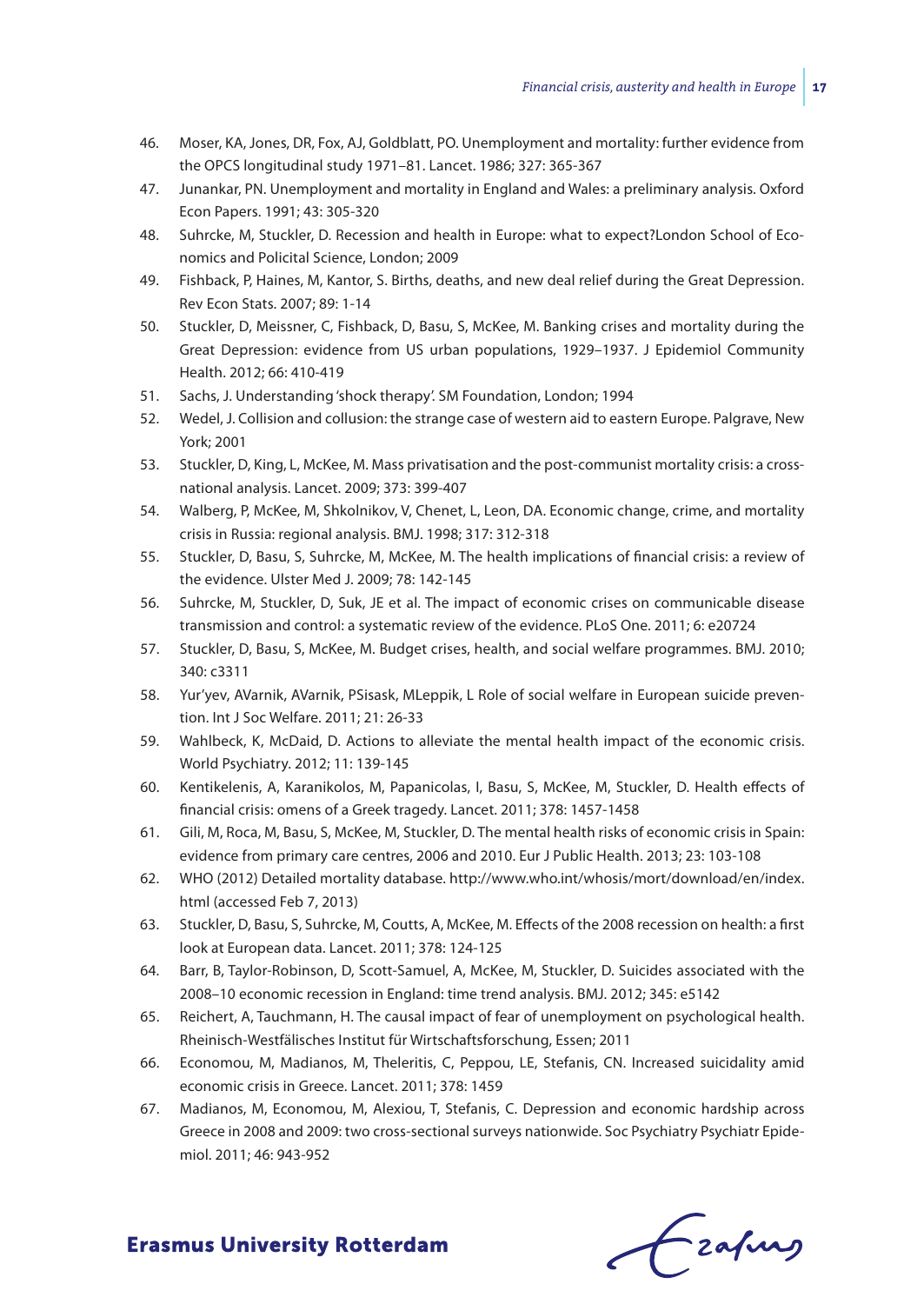- 68. Zavras, D, Tsiantou, V, Pavi, E, Mylona, K, Kyriopoulos, J. Impact of economic crisis and other demographic and socio-economic factors on self-rated health in Greece. Eur J Public Health. 2012; (published online Oct 23.)10.1093/eurpub/cks143 (published online Oct 23.)
- 69. Karamanoli, E. Debt crisis strains Greece's ailing health system. Lancet. 2011; 378: 303-304
- 70. Kentikelenis, A, Papanicolas, I. Economic crisis, austerity and the Greek public health system. Eur J Public Health. 2012; 22: 4-5
- 71. Karamanoli, E. Greece's financial crisis dries up drug supply. Lancet. 2012; 379: 302
- 72. European Centre for Disease Prevention and Control. Risk assessment on HIV in Greece. http:// ecdc.europa.eu/en/publications/Publications/20121130-Risk-Assessment-HIV-in-Greece.pdf (accessed Feb 11, 2013).
- 73. Zarocostas, J. Rise in user fees in Greece could reduce access to healthcare, charity warns. BMJ. 2011; 342: d200
- 74. Carassava, A Euro crisis: why Greece is the sick man of Europe. http://www.bbc.co.uk/news/ world-europe-16256235 (accessed Feb 7, 2013).
- 75. Lowen, M. Meeting the 'new homeless' on Greece's freezing streets. http://www.bbc.co.uk/news/ world-europe-16878756 (accessed Feb 8, 2013).
- 76. Glader, P. Greeks vexed by growing crime. http://www.spiegel.de/international/europe/asymptom-of-the-crisis-greeks-vexed-by-growing-crime-a-796733.html (accessed Feb 8, 2013).
- 77. Hadjimatheou, C. The Greek parents too poor to care for their children. http://www.bbc.co.uk/ news/magazine-16472310 (accessed Feb 8, 2013).
- 78. Rajmil, L. Destruction of a less developed welfare state and impact on the weakest, the youths (rapid response to McKee M, Stuckler D: The assault on universalism: how to destroy the welfare state). http://www.bmj.com/content/343/bmj.d7973?tab=responses (accessed Feb 8, 2013).
- 79. Gene-Badia, J, Gallo, P, Hernandez-Quevedo, C, Garcia-Armesto, S. Spanish health care cuts: penny wise and pound foolish?.Health Policy. 2012; 106: 23-28
- 80. Casino, G. Spanish health cuts could create "humanitarian problem". Lancet. 2012; 379: 1777
- 81. Garcia Rada, A. New legislation transforms Spain's health system from universal access to one based on employment. BMJ. 2012; 344: e3196
- 82. Pita Barros, P. Health policy reform in tough times: the case of Portugal. Health Policy. 2012; 106: 17-22
- 83. Pita Barros, P. Pharmaceutical merket reforms in Portugal under the memorandum of understanding. Eurohealth. 2012; 18: 33-36
- 84. Augusto, GF. Cuts in Portugal's NHS could compromise care. Lancet. 2012; 379: 400
- 85. Muižnieks, N. Report of the Commissioner for Human Rights of the Council of Europe following his visit to Portugal from 7 to 9 May 2012. Council of Europe, Strasbourg; 2012
- 86. Mazick, A Gergonne, B, Nielsen, J et al. Excess mortality among the elderly in 12 European countries, February and March 2012. Eurosurveillance. 2012; 17
- 87. WHO Regional Office for Europe. Environmental health inequalities in Europe. Assessment report. World Health Organization, Copenhagen; 2012
- 88. Quieroz, M. Winter of crisis killing the elderly in Portugal. http://www.ipsnews.net/2012/03/ winter-of-crisis-killing-the-elderly-in-portugal (accessed Feb 7, 2013).
- 89. Thomas, S, Keegan, C, Barry, S, Layte, R. The Irish health system and the economic crisis. Lancet. 2012; 380: 1056-1057
- 90. Wade, R. From global imbalances to global reorganisations. Cambridge J Econom. 2009; 33: 539-562

Czafing